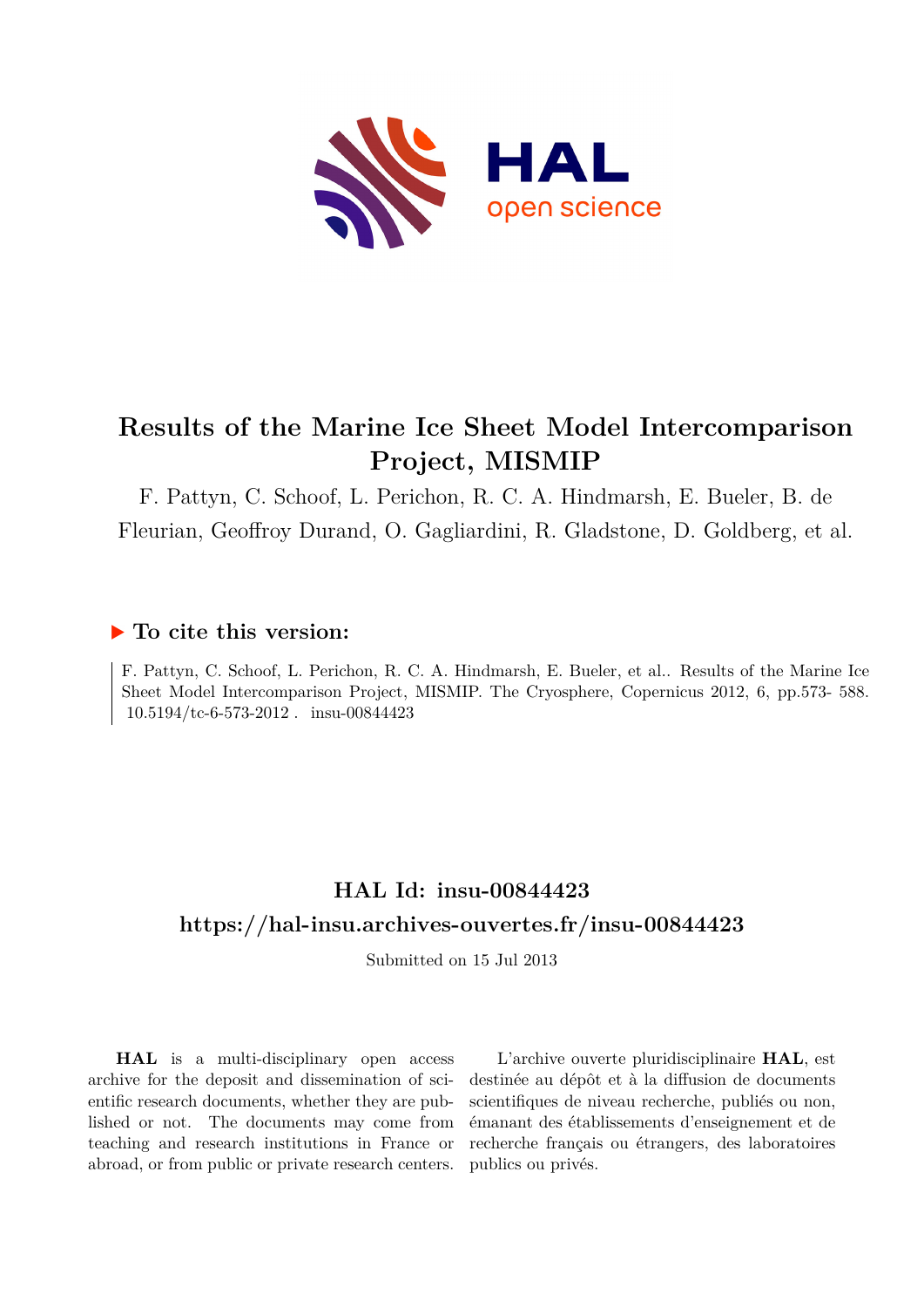<span id="page-1-0"></span>The Cryosphere, 6, 573–588, 2012 www.the-cryosphere.net/6/573/2012/ doi:10.5194/tc-6-573-2012 © Author(s) 2012. CC Attribution 3.0 License.





# **Results of the Marine Ice Sheet Model Intercomparison Project, MISMIP**

 $F$ **.** Pattyn<sup>1</sup>, C. Schoof $^2$ , L. Perichon $^1$ , R. C. A. Hindmarsh $^3$ , E. Bueler $^4$ , B. de Fleurian $^5$ , G. Durand $^5$ , O. Gagliardini $^5$ ,  $R$ . Gladstone<sup>6</sup>, D. Goldberg<sup>7</sup>, G. H. Gudmundsson<sup>3</sup>, P. Huybrechts<sup>9</sup>, V. Lee<sup>6</sup>, F. M. Nick<sup>1,12</sup>, A. J. Payne<sup>6</sup>, D. Pollard<sup>8</sup>,  $O.$  Rybak<sup>9</sup>, F. Saito<sup>10</sup>, and A. Vieli<sup>11</sup>

Laboratoire de Glaciologie, Université Libre de Bruxelles, CP160/03, Av. F. Roosevelt 50, 1050 Brussels, Belgium Dept. of Earth and Ocean Sciences, University of British Columbia, 6339 Stores Road, Vancouver, BC V6T 1Z4, Canada Physical Science Division, British Antarctic Survey, Natural Environment Research Council, High Cross, Madingley Road, Cambridge CB3 0ET, UK

<sup>4</sup>Department of Mathematics and Geophysical Institute, University of Alaska, Fairbanks, USA

<sup>5</sup>Laboratoire de Glaciologie et de Geophysique de l'Environnement (LGGE), CNRS, UJF-Grenoble I, BP 96, ´

38402 Saint Martin d'Heres Cedex, France `

<sup>6</sup>Bristol Glaciology Centre, School of Geographical Sciences, University Road, University of Bristol, Bristol BS8 1SS, UK <sup>7</sup>Courant Institute of Mathematical Sciences, New York University, New York, USA

<sup>8</sup>Earth and Environmental Systems Institute, College of Earth and Mineral Sciences, 2217 Earth-Engineering Sciences Bldg., Pennsylvania State University, University Park, PA 16802, USA

<sup>9</sup>Earth System Sciences & Department of Geography, Vrije Universiteit Brussel, Pleinlaan 2, 1050 Brussels, Belgium <sup>10</sup>Frontier Research Center for Global Change, 3173-25 Showamachi, Kanazawa-ku, Yokohama City,

Kanagawa 236-0001, Japan

<sup>11</sup>Department of Geography, Durham University, Durham, UK

 $12$ Institute for Marine and Atmospheric research, Utrecht University, Utrecht, The Netherlands

*Correspondence to:* F. Pattyn (fpattyn@ulb.ac.be)

Received: 23 December 2011 – Published in The Cryosphere Discuss.: 24 January 2012 Revised: 13 April 2012 – Accepted: 7 May 2012 – Published: 30 May 2012

**Abstract.** Predictions of marine ice-sheet behaviour require models that are able to robustly simulate grounding line migration. We present results of an intercomparison exercise for marine ice-sheet models. Verification is effected by comparison with approximate analytical solutions for flux across the grounding line using simplified geometrical configurations (no lateral variations, no effects of lateral buttressing). Unique steady state grounding line positions exist for ice sheets on a downward sloping bed, while hysteresis occurs across an overdeepened bed, and stable steady state grounding line positions only occur on the downward-sloping sections. Models based on the shallow ice approximation, which does not resolve extensional stresses, do not reproduce the approximate analytical results unless appropriate parameterizations for ice flux are imposed at the grounding line. For extensional-stress resolving "shelfy stream" models, differences between model results were mainly due to the choice of spatial discretization. Moving grid methods were found to be the most accurate at capturing grounding line evolution, since they track the grounding line explicitly. Adaptive mesh refinement can further improve accuracy, including fixed grid models that generally perform poorly at coarse resolution. Fixed grid models, with nested grid representations of the grounding line, are able to generate accurate steady state positions, but can be inaccurate over transients. Only one full-Stokes model was included in the intercomparison, and consequently the accuracy of shelfy stream models as approximations of full-Stokes models remains to be determined in detail, especially during transients.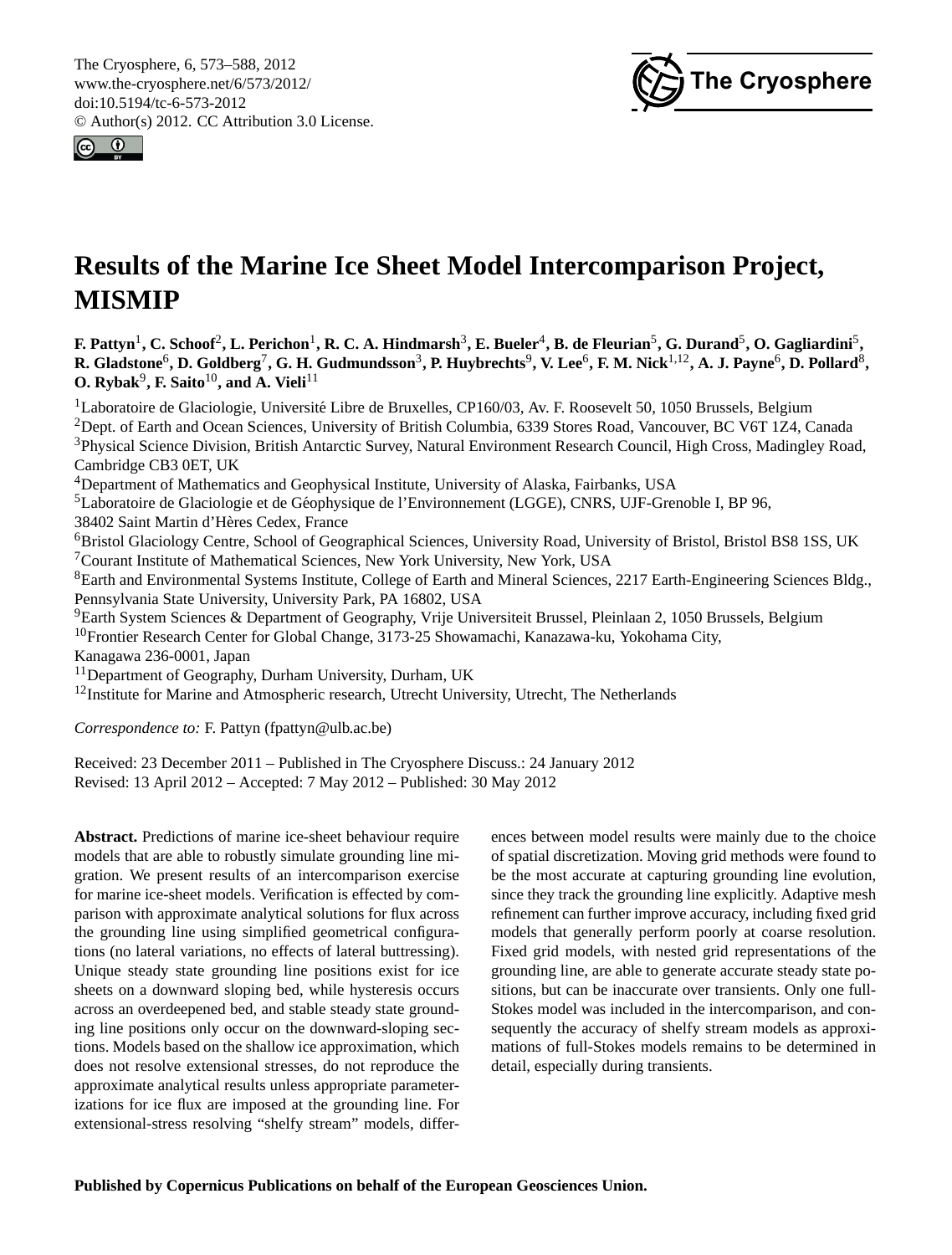### **1 Introduction**

Recent years have seen significant effort invested in developing numerical marine ice sheet models that are intended to have the capability of accurately representing the motion of an ice-sheet grounding line. This effort has seen a variety of models emerge. However, it is unclear to what extent these models agree with one another and how well they are able to model real marine ice sheets. The purpose of the MISMIP Marine Ice Sheet Model Intercomparison Project is to address the first issue, examining how well marine ice sheet models agree with one another. A second purpose of the experiments is to assess how well the numerical schemes used solve the partial differential equations on which they are based. Not all the models used in marine ice sheet simulations employ the same governing equations, but many of them share basic characteristics.

Theoretical arguments, due to [Weertman \(1974\)](#page-16-0) and [Thomas and Bentley \(1978\)](#page-16-1), indicate marine ice sheets have one or more distinct equilibrium shapes and that only those with grounding lines located on downward slopes could be stable to small perturbations. That is, only if the grounding line is located on a downward slope should a slightly perturbed ice sheet return to its original steady state over time. By contrast, later work suggested that they could ex-hibit "neutral equilibrium" [\(Hindmarsh, 1993\)](#page-15-0), that is, a perturbation in grounding line position away from steady state could result in a distinct, new steady state close to the original one. This issue has continued to dominate studies of marine ice sheets and numerical simulations in particular. The impetus for the intercomparison has been provided – amongst others – by the papers of [Vieli and Payne](#page-16-2) [\(2005\)](#page-16-2), [Pattyn et al. \(2006\)](#page-16-3), [Hindmarsh \(2006\)](#page-15-1) and [Schoof \(2007a](#page-16-4)[,b,](#page-16-5) [2011\)](#page-16-6). These have demonstrated not only the strong possibility of numerical artifacts in marine ice sheet simulations, but also the importance of grid resolution and of accurate representation of the sheet-shelf transition zone. The papers above have also shed some light on the question of steady states and their stability. No stable steady states were found on upward-sloping ice sheet beds, in line with the earlier theory of [Weertman \(1974\)](#page-16-0) and [Thomas and Bentley \(1978\)](#page-16-1), but some of the numerical results in [Vieli and Payne \(2005\)](#page-16-2) and [Pattyn et al. \(2006\)](#page-16-3) have left open the possibility of "neutral equilibrium". Using an analytical approach based on asymptotic expansions, [Schoof](#page-16-4) [\(2007a\)](#page-16-4) concluded that these results were likely to be numerical artifacts for parameter regimes in which there was significant sliding, predicting instead the existence of discrete steady states dependent only on accumulation rates, bedrock geometry and parameters describing ice deformation and basal sliding. However, in the absence of basal sliding, [Nowicki and Wingham \(2008\)](#page-15-2) raise the possibility of non-unique steady states.

In addition to the question of whether steady states are distinct and whether their stability is controlled by bed slope, other important issues to address are (i) how do equilibria depend on bed geometry and the physics of sliding at the bed, ice viscosity and gravitational forces as well as accumulation rates, (ii) is hysteresis under changes in forcing and internal physical properties possible when the bed is overdeepened, (iii) to what extent is high grid resolution, especially near the grounding line, necessary to obtain reliable results, and (iv) is high resolution particularly important when modelling transients?

Here we use the development of a boundary layer theory for sheet-shelf interactions with rapid sliding [\(Schoof,](#page-16-4) [2007a\)](#page-16-4) to facilitate an intercomparison exercise. This theory takes a complementary approach to numerical marine ice sheet models: it uses a systematic set of approximations to "parameterize" the sheet-shelf transition zone in a simpler "shallow ice" model, yielding a relationship between flux across the grounding line and ice thickness at the same location. The difference with other models is that the theory is not specific to a particular numerical method. Importantly, it allows steady states to be computed semi-analytically and at low computational cost, and this has been used to guide the experimental design for the present intercomparison.

The boundary layer refers to a zone a few kilometres to tens of kilometres upstream of the grounding zone [\(Hind](#page-15-1)[marsh, 2006;](#page-15-1) [Schoof, 2007a\)](#page-16-4) where the flow changes from shelf-like at the grounding line (with significant extensional stresses) to sheet-like further upstream (with flow dominated by shear stresses). It is expected that producing an accurate solution within the boundary layer is crucial to computing grounding line motion accurately in numerical simulations [\(Schoof, 2007a;](#page-16-4) [Goldberg et al., 2009\)](#page-15-3), and this idea lies behind much of the experimental design of this intercomparison.

This paper describes the results of the first Marine Ice Sheet Model Intercomparison Project (MISMIP), based on an idealised two-dimensional ice sheet geometry. In total, 27 flow-line models participated in the project. This level of participation is comparable to the ISMIP-HOM intercomparison project for higher-order ice sheet models [\(Pattyn et al.,](#page-16-7) [2008\)](#page-16-7). Moreover, there is a sufficient spread in numerical approaches that allow for a broadly-based intercomparison. The first section describes the basis of marine ice sheet models and their boundary conditions, followed by the description of the experiments. In the next section, results are presented and analysed for both steady state conditions and transient states, and the final section is the discussion of these results.

#### **2 Model description**

#### **2.1 The underlying Stokes flow model**

The basic problem is solving gravity-driven flow of an isothermal, incompressible and nonlinear viscous ice mass. Glen's law is used as a constitutive equation relating stresses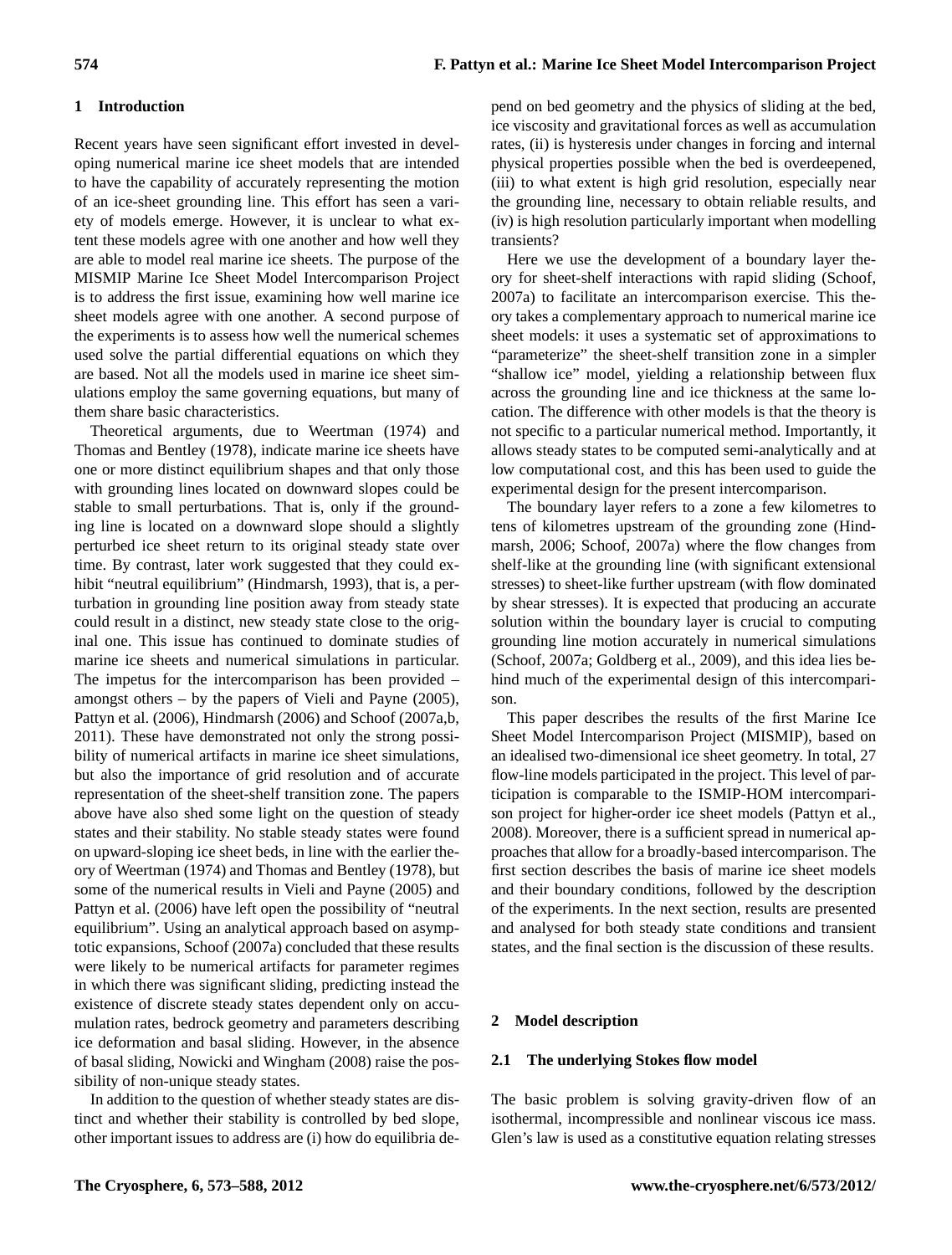#### **F. Pattyn et al.: Marine Ice Sheet Model Intercomparison Project 575**

to strain rates, i.e.,

$$
\tau_{ij} = 2\eta D_{ij},\tag{1}
$$

where  $\tau$  is the deviatoric stress tensor and  $D_{ij}$  are the components of the strain rate tensor, defined by

$$
D_{ij} = \frac{1}{2} \left( \frac{\partial u_i}{\partial x_j} + \frac{\partial u_j}{\partial x_i} \right),\tag{2}
$$

and where  $u$  is the velocity vector. The effective viscosity  $\eta$ is expressed as

$$
\eta = 2^{-1} A^{-1/n} D_e^{(1-n)/n}, \qquad (3)
$$

where the strain-rate invariant,  $D_e$  is defined as  $2D_e^2 =$  $D_{ij} D_{ij}$  (using the usual summation convention). We use a spatially uniform coefficient A, whose value is varied between experiments, and set  $n = 3$ . The flow of an ice body is computed by solving the Stokes problem [\(Stokes, 1845\)](#page-16-8),

<span id="page-3-3"></span>
$$
\text{div}\mathbf{u} = 0,\tag{4}
$$

$$
\operatorname{div} \tau - \operatorname{grad} p = \rho_{i} \mathbf{g}, \qquad (5)
$$

where  $p$  is the isotropic pressure and  $g$  the gravitational acceleration.

#### **2.2 Boundary conditions for the underlying Stokes flow model**

The boundary conditions we use are essentially the same as in [Durand et al. \(2009b\)](#page-15-4). We consider an ice sheet along a flow-line (x-direction) in plane flow, without lateral variations. The ice is, therefore, delimited in the vertical by two free surfaces, i.e., the top interface  $z = z_s(x, t)$  between ice and air, and the bottom interface  $z = z<sub>b</sub>(x,t)$  between ice and bedrock or sea. We denote bedrock above sea-level  $b(x)$ , which is assumed to be fixed.

At  $x = 0$ , the ice divide is a symmetry axis, so that the horizontal velocity component is  $u_x(0, z) = 0$ . The other end of the domain is a calving front kept at a fixed position  $x =$  $x_c$ . We assume that the ice ends in a vertical cliff there. The front boundary is subject to a normal stress due to the sea pressure  $p_w(z, t)$  that depends on elevation as:

$$
p_{\mathbf{w}}(z,t) = \begin{cases} \rho_{\mathbf{w}} g(z_{\mathbf{w}} - z), & z < z_{\mathbf{w}} \\ 0, & z \ge z_{\mathbf{w}} \end{cases}
$$
 (6)

where  $\rho_w$  is the sea water density and  $z_w$  is sea level. Let **n** be the outward-pointing unit normal to the ice surface and  $t$ a unit tangent vector. Denoting total normal and shear stress by

$$
\sigma_{nn} = \tau_{ij} n_i n_j - p, \qquad \sigma_{nt} = \tau_{ij} n_i t_j \tag{7}
$$

<span id="page-3-1"></span>we can write boundary conditions at the shelf front as  $\sigma_{nn} =$  $p_w$  and  $\sigma_{nt} = 0$ . The upper surface  $z = z_s(x, t)$  is stress-free, implying that

$$
\sigma_{nn}|_s = 0 \qquad \sigma_{nt} = 0 \tag{8}
$$

The lower interface  $z = z<sub>b</sub>(x,t)$  is either in contact with the ocean or the bedrock, resulting in two different boundary conditions. When in contact with the sea,  $z<sub>b</sub>(x, t) > b(x)$ , the same conditions as at the calving front are applied:

$$
\begin{cases} \sigma_{nn}|_b = p_{\rm w}(z, t), \\ \sigma_{nt}|_b = 0. \end{cases} \tag{9}
$$

Where the ice is in contact with the bedrock,  $z_b(x, t) = b(x)$ , different conditions are applied depending on whether the ice is about to lift off from the bed or not: either the compressive normal stress  $-\sigma_{nn}$  is larger than the water pressure that would otherwise exist at that location and the ice has zero normal velocity, or alternatively the normal velocity is only constrained not to point into the bed. This leads to a pair of complementary equation/inequality pairs as in [Schoof](#page-16-9) [\(2005\)](#page-16-9); [Gagliardini et al.](#page-15-5) [\(2007\)](#page-15-5); [Durand et al.](#page-15-6) [\(2009a\)](#page-15-6)

<span id="page-3-0"></span>
$$
u_i n_i = 0 \t\t \text{if} \t -\sigma_{nn} > p_w,\t\t (10)
$$

$$
u_i n_i \le 0 \qquad \text{if} \quad -\sigma_{nn} = p_w,\tag{11}
$$

and the free boundary between regions that are about to lift off the beds and ones that are not must be determined as part of the solution. In either of the cases in Eq. [\(10\)](#page-3-0), we specify a nonlinear friction law as

$$
\sigma_{nt}|_b = C |u|^{m-1} u_i t_i. \tag{12}
$$

where  $C$  and  $m$  are parameters of the friction law (Table [1\)](#page-4-0).

<span id="page-3-2"></span>Lastly, a kinematic boundary condition determines the evolution of upper and lower surfaces:

$$
\frac{\partial z_j}{\partial t} + u_x \frac{\partial z_j}{\partial x} = u_z + a_j, \qquad (13)
$$

where  $a_j$  is the accumulation/ablation (melting) term, with  $a_b = 0$  and  $j = (b, s)$ .

#### **2.3 Approximations to the Stokes flow model**

The model above is valid in the absence of any further approximations and, therefore, represents the most accurate mathematical description of marine ice sheet dynamics within the intercomparison exercise. Numerical models labelled as full Stokes (FS) below solve this full system of equations [\(Durand et al., 2009a](#page-15-6)[,b\)](#page-15-4). Owing to the considerable computational effort, approximations to these equations are often used, such as higher-order, shallow-shelf and shallow-ice approximations. They involve dropping terms from the momentum balance equations as well as simplifying the strain rate definitions and boundary conditions. Higherorder Blatter-Pattyn type models (HOM) consider the hydrostatic approximation in the vertical direction by neglecting vertical resistive stresses [\(Blatter, 1995;](#page-15-7) [Pattyn, 2003;](#page-16-10) [Pattyn](#page-16-3) [et al., 2006;](#page-16-3) [Schoof and Hindmarsh, 2010\)](#page-16-11). A further approximation, known as the shallow-shelf approximation (SSA), is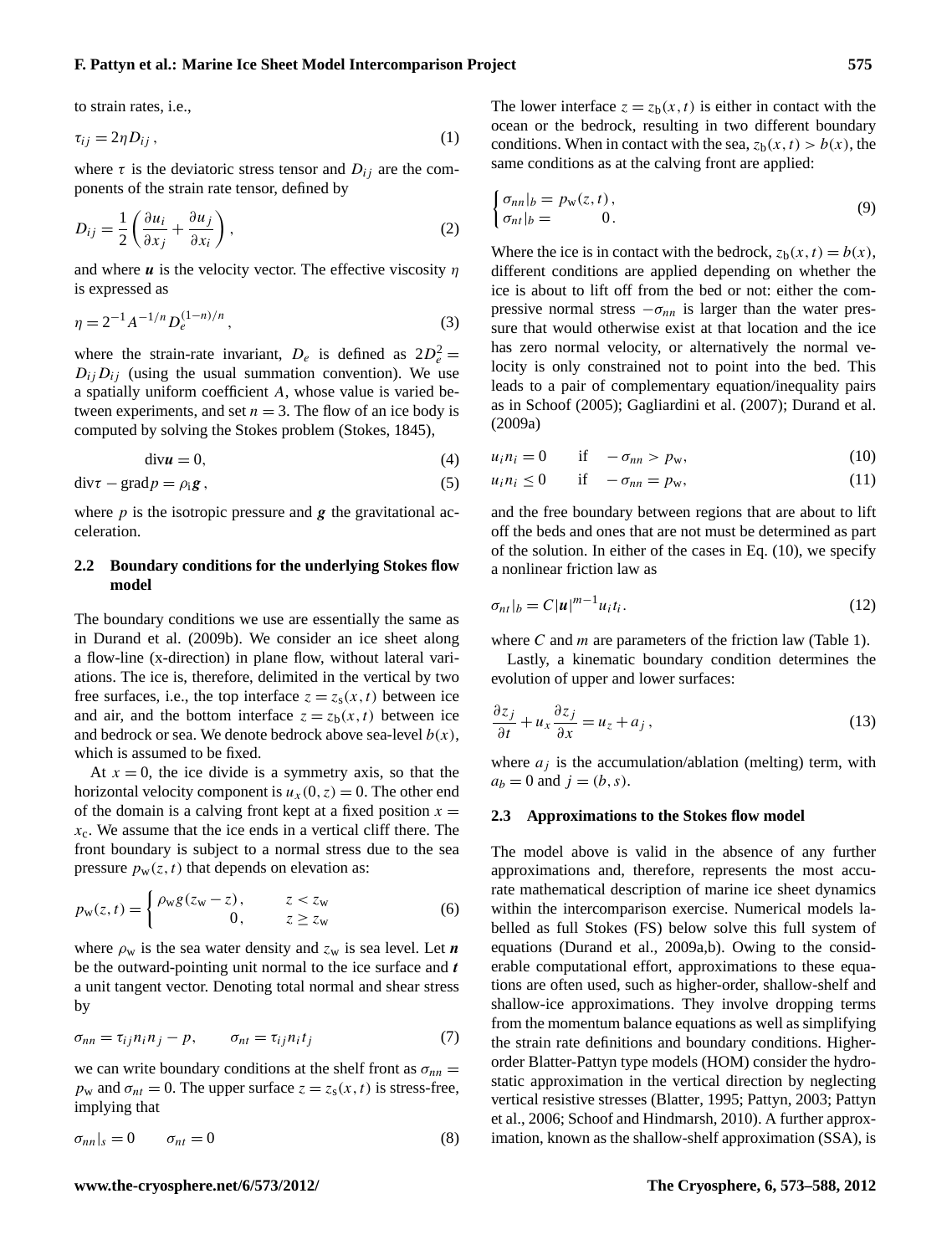<span id="page-4-0"></span>**Table 1.** List of parameters prescribed for the experiments, as well as other symbols.

| Parameter        | physical meaning                       |
|------------------|----------------------------------------|
| $\rho_i$         | ice density                            |
| $\rho_{\rm w}$   | water density                          |
| g                | gravitational acceleration $(g =  g )$ |
| $\boldsymbol{n}$ | exponent in Glen's law                 |
| A                | Glen's law coefficient                 |
| C                | bed friction parameter                 |
| $\boldsymbol{m}$ | bed friction exponent                  |
| $\overline{a}$   | accumulation rate                      |
| $\boldsymbol{x}$ | horizontal coordinate                  |
| $x_{\rm g}$      | grounding line position                |
| Z.               | vertical coordinate                    |
| $z_{\rm w}$      | sea level                              |
| h                | ice thickness                          |
| h                | bed elevation (m a.s.l.)               |
| $\boldsymbol{q}$ | ice flux                               |
| $q_{\rm g}$      | grounding line ice flux                |
| $u=(u_x,u_z)$    | ice velocity                           |

obtained by neglecting vertical shear [\(MacAyeal, 1989\)](#page-15-8). This is valid for ice shelves and ice streams characterised by a low basal drag and is the one used in the prototype experiments for this intercomparison [\(Schoof, 2007a\)](#page-16-4). The most common approximation in large scale ice dynamics simulations is the shallow-ice approximation (SIA). This approximation incorporates only vertical shear stress gradients opposing the gravitation drive, which is valid for an ice mass with a small aspect ratio (i.e., thickness scale much smaller than length scale). Its main advantage is that all stress and velocity components are locally determined. However, the approximation is not valid for key areas such as ice divides and grounding lines [\(Hutter, 1983;](#page-15-9) [Baral et al., 2001\)](#page-15-10); models that remedy this through the use of grounding line flux or grounding line migration parameterizations based on matched asymptotics [\(Schoof, 2007b,](#page-16-5) [2011\)](#page-16-6) are classified as asymptotic models (ASY) here. An overview of different Stokes approximations and their validity is given in [Hindmarsh](#page-15-11) [\(2004\)](#page-15-11). SSA, SIA and asymptotic models based on FS/SSA are described in more detail in Appendix [A,](#page-13-0) and our terminology is further clarified in Table [2.](#page-5-0) Note that the only forces applied to the shelf downstream of the grounding line are due to hydrostatic pressure from the seawater. For vertically integrated models such as those based on the shallow-shelf approximation, this allows direct application of the sea-water pressure at the grounding line, and in consequence it is not necessary from a mechanical point of view to model the shelf. In consequence, many of the simplified models in the intercomparison do not have a shelf included.

#### **2.4 Discretization**

The most important numerical issue in marine ice sheet models is that the grounding line is a free boundary whose evolution must somehow be tracked. There are several numerical approaches in ice sheet models to simulate grounding line migration: fixed grid (FG), stretched or "moving" grid (MG) and adaptive techniques [\(Docquier et al., 2011\)](#page-15-12). They essentially differ in the way grounding lines are represented. In FG models, the grounding line position is not defined explicitly, but must fall between grid points where ice is grounded and floating. Large-scale ice-sheet models [\(Huy](#page-15-13)[brechts, 1990;](#page-15-13) [Ritz et al., 2001\)](#page-16-12) used this strategy to simulate grounding line migration. Moving grid (MG) models allow the grounding line position to be tracked explicitly and continuously by transforming to a stretched coordinate system in which the grounding line coincides exactly with a grid point [\(Hindmarsh, 1993;](#page-15-0) [Hindmarsh and Le Meur, 2001\)](#page-15-14). Adaptive grids apply a mesh refinement around the grounding line without necessarily transforming to a coordinate system in which grounded ice occupies a fixed domain as in an MG model [\(Durand et al., 2009a\)](#page-15-6). Adaptive refinement, for instance, allows grid elements to be refined or coarsened depending on the level of resolution required to keep numerical error locally below an imposed tolerance [\(Goldberg et al.,](#page-15-3) [2009\)](#page-15-3). Some FG models, while not using a refined mesh around the grounding line, can be adapted in such a way that sub-grid grounding line position and migration can be achieved through local interpolations. For instance, the FG model of [Pattyn et al. \(2006\)](#page-16-3) determines grounding line position at sub-grid resolution using a flotation criterion, while the adapted grid (AG) models in [Gladstone et al. \(2010a\)](#page-15-15) use several interpolation schemes in combination with locally increased resolution for the same purpose.

Previous studies have indicated that it is necessary to resolve the transition zone/boundary layer at sufficiently fine resolution in order to capture grounding line migration accurately. In large scale models, this can lead to unacceptably small time steps and costly integrations. [Pollard and](#page-16-13) [DeConto \(2009\)](#page-16-13) incorporated the boundary layer solution in [Schoof \(2007a\)](#page-16-4) directly in a numerical ice sheet model at coarse grid resolution by applying a heuristic rule: if the analytically computed boundary layer flux across the actual grounding line  $q_g$  from (Eq. [A12,](#page-14-0) see Appendix) is greater than the modelled flux through the last grounded grid point  $q_i$ , then  $q_g$  is imposed at that grid point [\(Docquier et al.,](#page-15-12) [2011\)](#page-15-12). Otherwise,  $q<sub>g</sub>$  is imposed one grid point further downstream (i.e., the first floating grid point). The former is usually associated with grounding line retreat and the latter usually with grounding line advance:

<span id="page-4-1"></span>
$$
q_g > q_i : q_i = q_g
$$
 or  $u_i = \frac{q_g}{h_i}$ ,  
\n $q_g < q_i : q_{i+1} = q_g$  or  $u_{i+1} = \frac{q_g}{h_{i+1}}$ . (14)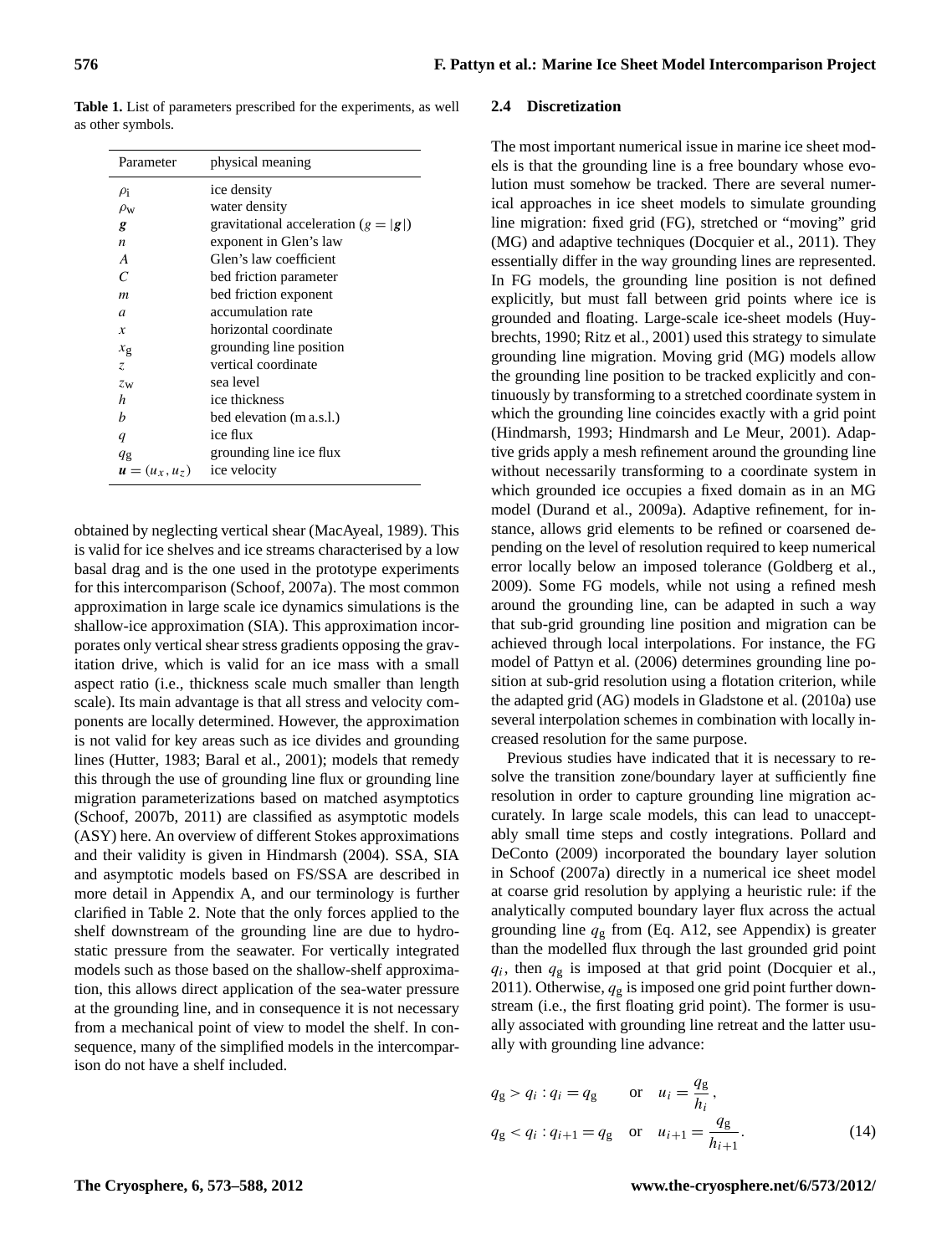<span id="page-5-0"></span>**Table 2.** List of participating models. FG = Fixed grid model, FGH = FG model with use of [Pollard and DeConto](#page-16-13) heuristic (which is equivalent to the asymptotic model B<sup>\*</sup> of Appendix [A3](#page-14-1) when used with a shallow ice model for flux, as in model DPO1), MG = moving grid model,  $AG =$  adaptive grid model,  $HPOMG = MG$  using high polynomial-order finite difference stencils,  $SIA =$  Shallow Ice Approximation without explicit model of grounding line migration (i.e., no flux condition at the grounding line), SSA = Shallow-Shelf Approximation, SSA-H = Shallow-Shelf Approximation with heuristic Eq. [\(14\)](#page-4-1) at the grounding line, HOM = Higher-Order Model, FS = full-Stokes model. The asymptotic models ASY are described in Appendix [A3.](#page-14-1) These are SIA models that include a systematic parameterization of grounding line migration based on near-grounding line boundary layer in which the shallow ice approximation fails. An SIA/SSA model in which the SSA is used to compute basal sliding rates, and a SIA correction is applied to compute flux due to vertical shearing [\(Bueler and Brown,](#page-15-16) [2009\)](#page-15-16).

| Contributor       | Model             | Discret.     | Approx.    | $min(\Delta x)$ | Reference                  |
|-------------------|-------------------|--------------|------------|-----------------|----------------------------|
| A. Vieli          | AVI1              | MG           | <b>SSA</b> | 1.2             | Vieli and Payne (2005)     |
|                   | AVI <sub>2</sub>  | MG           | <b>ASY</b> | 1.2             | Vieli and Payne (2005)     |
| B. de Fleurian    | BDF1              | FG           | <b>SIA</b> | 1.2             | Ritz et al. (2001)         |
| C. Schoof         | CSC <sub>1</sub>  | MG           | <b>SSA</b> | 0.118           | Schoof (2007b)             |
|                   | CSC <sub>2</sub>  | MG           | <b>ASY</b> | 1.2             | Schoof (2007b), Model B    |
|                   | CSC <sub>3</sub>  | MG           | <b>ASY</b> | 0.118           | Schoof (2007b), Model A    |
| D. Goldberg       | DNG1              | AG           | <b>SSA</b> |                 | Goldberg et al. (2009)     |
| D. Pollard        | DPO <sub>1</sub>  | FGH          | ASY        | 1.2             | Pollard and DeConto (2009) |
|                   | DPO <sub>2</sub>  | FG/AG        | <b>SIA</b> | 0.1             | Pollard and DeConto (2009) |
|                   | DPO <sub>3</sub>  | <b>FGH</b>   | SSA-H      | 1.2             | Pollard and DeConto (2009) |
|                   | DPO <sub>4</sub>  | FG/AG        | <b>SSA</b> | 0.1             | Pollard and DeConto (2009) |
| E. Bueler         | EBU1              | FG           | <b>SSA</b> | 6.0             | Bueler and Brown (2009)    |
|                   | EBU <sub>2</sub>  | FG           | SIA/SSA    | 6.0             | Bueler and Brown (2009)    |
| F. M. Nick        | FNI1              | MG           | <b>SSA</b> | 1.2             | Nick et al. (2009)         |
| F. Pattyn         | FPA1 <sup>a</sup> | FG           | <b>SIA</b> | 6.0             | Pattyn et al. $(2006)$     |
|                   | FPA2 <sup>a</sup> | FG           | <b>HOM</b> | 6.0             | Pattyn et al. $(2006)$     |
|                   | $FPA3^a$          | <b>FGH</b>   | SSA-H      | 1.2             | Docquier et al. (2011)     |
|                   | $FPA4^b$          | <b>FGH</b>   | SSA-H      | 1.2             | Docquier et al. (2011)     |
|                   | $FPA5^b$          | FG           | <b>SSA</b> | 0.3             | Docquier et al. (2011)     |
| F. Saito          | FSA1 <sup>c</sup> | FG           | <b>SSA</b> | 12.0            | Saito et al. (2003)        |
|                   | FSA2 <sup>d</sup> | FG           | <b>SSA</b> | 12.0            | Saito et al. (2003)        |
| G. Durand         | GDU1              | AG           | <b>FS</b>  | 0.2             | Durand et al. (2009a)      |
| G. H. Gudmundsson | HGU1              | MG           | <b>SSA</b> | 1.2             | unpublished (2011)         |
| O. Rybak          | ORY1              | <b>FGH</b>   | <b>ASY</b> | 2.0             | unpublished (2009)         |
| R. Gladstone      | RGL5 <sup>e</sup> | FG           | <b>SSA</b> | 0.15            | Gladstone et al. (2010a)   |
|                   | RGL <sub>6</sub>  | AG           | <b>SSA</b> | 1.2             | Gladstone et al. (2010b)   |
| R. Hindmarsh      | RHI1              | <b>HPOMG</b> | <b>SSA</b> | 1.2             | unpublished (2008)         |

<sup>&</sup>lt;sup>a</sup> FPA1, FPA2, FPA3: non-staggered grid, <sup>b</sup> FPA4, FPA5: staggered grid, <sup>c</sup> FSA1: uses a 4th order difference scheme for computing velocity gradients, <sup>d</sup> FSA2: uses a 2nd order difference scheme for computing velocity gradients, <sup>e</sup> RGL: while many more model results were submitted, we limit the analysis to only two models.

The above-described [Pollard and DeConto](#page-16-13) heuristic is implemented in a number of models that we describe as "fixed grid with heuristic" models (FGH). When applied to SSA models, we identify those as being "SSA-H" as introducing the heuristic (Eq. [14\)](#page-4-1) changes the mathematical structure of the model. When applied to an SIA model, the heuristic Eq. [\(14\)](#page-4-1) in fact results in a discretization of the asymptotic (ASY) model B<sup>∗</sup> described in Appendix [A3,](#page-14-1) and we consequently classify these as being of type ASY.

A complete list of participating models and their characteristics is given in Table [2.](#page-5-0) Note, however, that most models are SSA and SSA-H, which makes it difficult to compare different approximations to the Stokes equations (as opposed to different discretizations of the same approximation). However, as is shown below, discrepancies between models appear to be dominated by the discretization method chosen, indicating that some of these may not perform well at solving the differential equations on which they are based.

#### **3 Experimental setup**

All information and documentation concerning the MISMIP experiments can be found on the MISMIP website [\(http:](http://homepages.ulb.ac.be/~fpattyn/mismip) [//homepages.ulb.ac.be/](http://homepages.ulb.ac.be/~fpattyn/mismip)∼fpattyn/mismip). The experimental specification document is also included as supporting online material.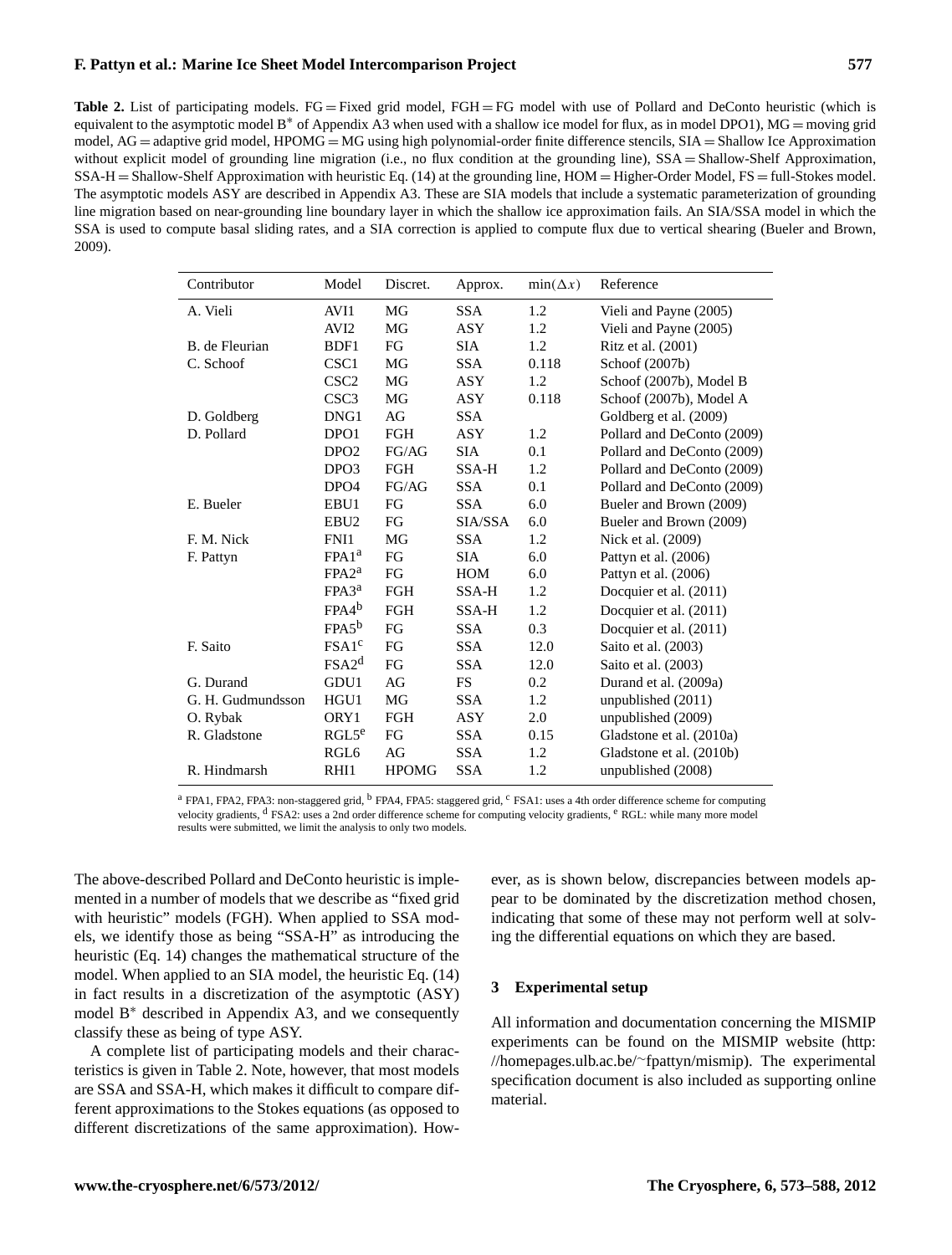

<span id="page-6-0"></span>**Fig. 1.** Results of EXP 1 and 2 performed with a participating FGH model [\(Docquier et al., 2011\)](#page-15-12) with  $\Delta x = 12.5$  km. The different panels show the steady state ice sheet profiles (EXP  $1 =$  advance, EXP  $2 =$  retreat – note that the profiles of both advance and retreat overlap) with the red profile the final profile at the end of EXP 2, the position of the grounding line in time, steady state grounding line positions as a function of the forcing viscosity  $(A^{-1})$ , and the forcing of  $A^{-1}$  over time.

#### **3.1 Relaxation to steady state on a downward-sloping bed (EXP 1)**

**Table 3.** Values of A used in EXP 1.

The theory in [Weertman](#page-16-0) [\(1974\)](#page-16-0) suggests that, for a fixed accumulation rate, there should be a single stable equilibrium profile for a marine ice sheet along a flowline on a downward sloping bed (Fig. [1\)](#page-6-0). To compare model output against this result, we used a simple bed shape with a constant downward slope given by [Schoof \(2007b\)](#page-16-5)

$$
b(x) = 720 - 778.5 \times \frac{x}{750 \text{ km}}
$$
 (15)

where  $b$  is the bed elevation (m a.s.l.). In order to attain different equilibria, Glen's flow law rate factor A is varied as shown in Table [3:](#page-6-1) larger A corresponds to smaller ice sheets. Table [1](#page-4-0) lists the symbols used for various parameters that are prescribed, and the numerical values to be used for these parameters are given in Tables [3](#page-6-1) and [4.](#page-7-0)

We use fixed parameter values for accumulation rate  $a$ , ice and water densities  $\rho_i$  and  $\rho_w$ , acceleration due to gravity g and Glen's law exponent  $n$  in Table [4.](#page-7-0) The sliding law exponent ( $m = 1/3$ ) and the coefficient C in Table [4](#page-7-0) is chosen to give sliding velocities around  $35 \text{ m a}^{-1}$  for a driving stress of 80 kPa.

<span id="page-6-1"></span>

| Step no.       | $A (s^{-1} Pa^{-3})$     |
|----------------|--------------------------|
| 1              | $4.6416 \times 10^{-24}$ |
| $\mathfrak{D}$ | $2.1544 \times 10^{-24}$ |
| 3              | $10^{-24}$               |
| 4              | $4.6416 \times 10^{-25}$ |
| 5              | $2.1544 \times 10^{-25}$ |
| 6              | $10^{-25}$               |
| 7              | $4.6416 \times 10^{-26}$ |
| 8              | $2.1544 \times 10^{-26}$ |
| q              | $10^{-26}$               |
|                |                          |

Each model run (with the values of A and  $C$ ,  $m$  as described above) starts from a ten metre layer of ice on land, extended up to the position where this ten metre layer becomes afloat ( $x = 694.5$  km). Models are run to steady state for each setting of A (Fig. [1\)](#page-6-0).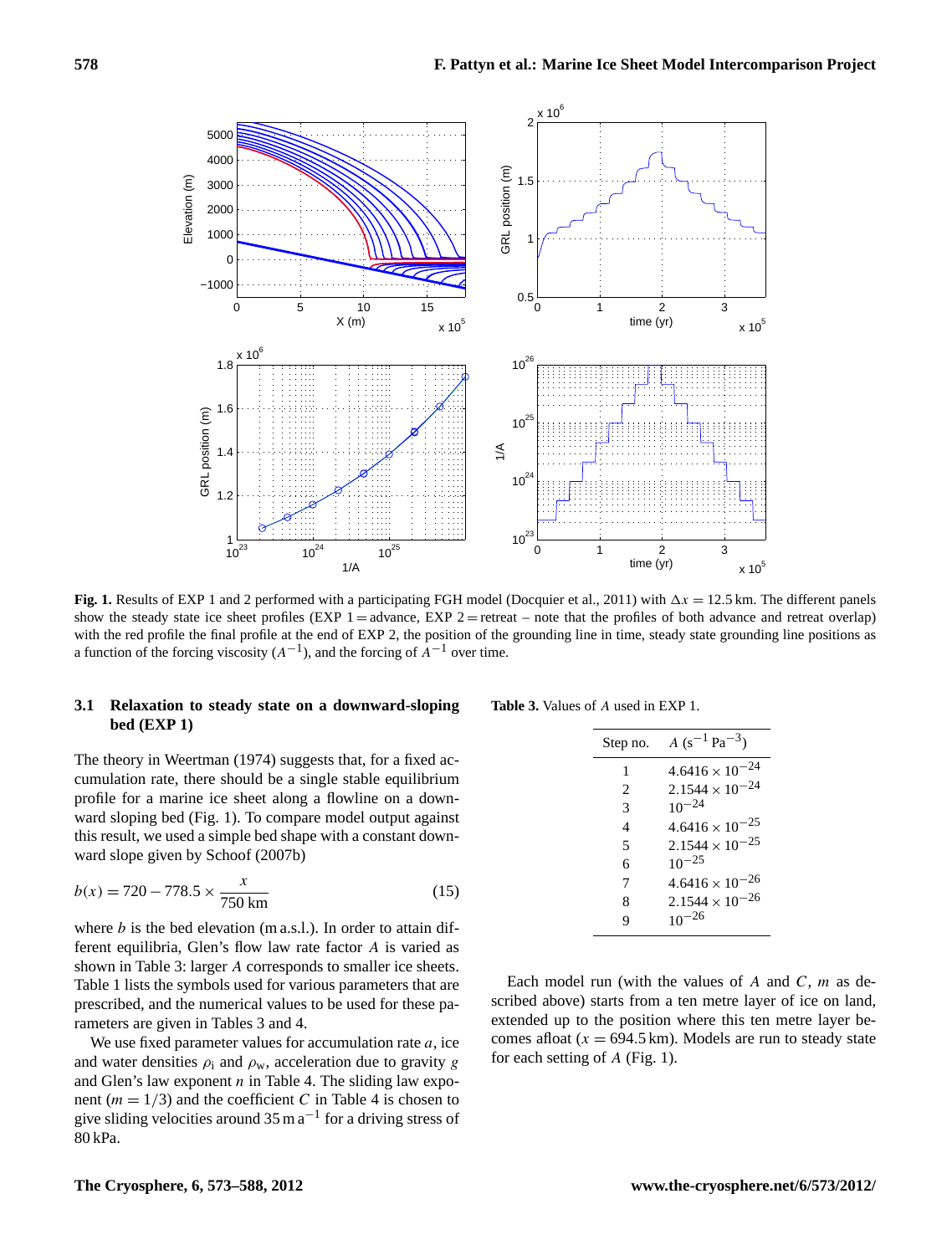<span id="page-7-0"></span>**Table 4.** List of parameter values. With the chosen value of C, a basal shear stress of 80 kPa corresponds to a sliding velocity of about  $35 \text{ m a}^{-1}$ .

| Parameter value  |                                                           |
|------------------|-----------------------------------------------------------|
| $\rho_i$         | $900 \,\mathrm{kg} \,\mathrm{m}^{-3}$                     |
| $\rho_{\rm W}$   | $1000 \,\mathrm{kg} \,\mathrm{m}^{-3}$                    |
| g                | $9.8 \,\mathrm{m\,s}^{-2}$                                |
| n                | 3                                                         |
| $\mathfrak{a}$   | $0.3 \,\mathrm{m}\,\mathrm{yr}^{-1}$                      |
| $\boldsymbol{m}$ | 1/3                                                       |
|                  | $7.624 \times 10^6$ Pa m <sup>-1/3</sup> s <sup>1/3</sup> |

#### **3.2 Reversal of parameter changes (EXP 2)**

The discussion about neutral equilibria in marine ice sheets motivates EXP 2, which is a follow-up to EXP 1. We wish to establish whether the ice sheet relaxes back to the same equilibrium profile during a retreat that follows the advance. EXP 2 starts from the final ice sheet profile obtained from EXP 1. With this initial condition, A is set to the value in run no. 8 in Table [3,](#page-6-1) and the ice sheet is allowed to relax to a new equilibrium. Subsequently, A is reduced to the value in run no. 7 in Table [3,](#page-6-1) and again the ice sheet is allowed to relax to equilibrium. This proceeds until the value of A in run no. 1 in Table [3](#page-6-1) is attained. Sample results for both EXP 1 and 2 from one of the participating models are displayed in Fig. [1.](#page-6-0)

#### **3.3 Hysteresis (EXP 3)**

The results in [Schoof \(2007a\)](#page-16-4) indicate that ice sheets can undergo hysteresis under parameter variations when the shape of the bed has an overdeepening. This experiment aims at assessing whether other ice sheet models exhibit the same behaviour, and to assess further how transients differ between different models and discretizations. We deliberately use step changes in parameters to isolate the threshold behaviour expected (and to allow comparison with semi-analytical steady states by allowing relaxation to steady state following each step change). We use the same overdeepened polynomial bed shape as in [Schoof](#page-16-4) [\(2007a\)](#page-16-4) (Fig. [2\)](#page-8-0):

$$
b(x) = 729 - 2184.8 \times \left(\frac{x}{750 \text{ km}}\right)^2 + 1031.72
$$

$$
\times \left(\frac{x}{750 \text{ km}}\right)^4 - 151.72 \times \left(\frac{x}{750 \text{ km}}\right)^6 \text{m.}
$$
(16)

The values for A to be used in EXP 3 are given in Table [5.](#page-7-1) The experiment is conducted as follows: as in EXP 1, the model domain is set up with a 10 m thick grounded ice layer up to the location where this becomes afloat  $(x = 479.1 \text{ km})$ . The model is then run with the value A given for "step 1" in Table [5,](#page-7-1) as appropriate, for the time interval given for "step 1". Subsequently, the value of A is changed to that given for "step 2" thereby leaving the ice sheet geometry unchanged.

**Table 5.** Values of A and time intervals used in EXP 3a.

<span id="page-7-1"></span>

| Step no.       | $A (s^{-1} Pa^{-3})$  | time interval (years) |
|----------------|-----------------------|-----------------------|
| 1              | $3 \times 10^{-25}$   | $3 \times 10^4$       |
| 2              | $2.5 \times 10^{-25}$ | $1.5 \times 10^{4}$   |
| 3              | $2 \times 10^{-25}$   | $1.5 \times 10^{4}$   |
| 4              | $1.5 \times 10^{-25}$ | $1.5 \times 10^{4}$   |
| 5              | $1\times10^{-25}$     | $1.5 \times 10^{4}$   |
| 6              | $5 \times 10^{-26}$   | $3 \times 10^4$       |
| $\overline{7}$ | $2.5 \times 10^{-26}$ | $3 \times 10^4$       |
| 8              | $5 \times 10^{-26}$   | $1.5 \times 10^{4}$   |
| 9              | $1\times10^{-25}$     | $1.5 \times 10^{4}$   |
| 10             | $1.5 \times 10^{-25}$ | $3 \times 10^4$       |
| 11             | $2\times10^{-25}$     | $3 \times 10^4$       |
| 12             | $2.5 \times 10^{-25}$ | $3 \times 10^4$       |
| 13             | $3 \times 10^{-25}$   | $1.5 \times 10^{4}$   |

The model is run for the time interval given for "step 2". This is continued until the end of the table is reached. The different time intervals have been chosen to account for the fact that some changes in A result in irreversible transitions across the overdeepening, and these transitions can be anticipated to take longer to complete than the smaller ice sheet adjustments that occur for other steps in A (see also the sample results in Fig. [2\)](#page-8-0).

#### **3.4 Grid spacing and time steps (Mode M1, M2 and M3)**

Each of the experiments EXP 1–3 are conducted at three grid resolutions. Mode M1 consists of a computational domain of 100 equally spaced horizontal grid points ( $\Delta x = 12$  km). Nested grids or local grid refinements are not allowed in this mode. However, a stretched coordinate system of the form  $\sigma = x/x_{\rm g}$  is permitted for MG models, in which case a uniform grid in  $\sigma$  with 100 grid points is applied. Mode M2 is similar to Mode M1, but with 1000 equally spaced horizontal grid points in the domain ( $\Delta x = 1.2$  km). Finally, Mode M3 has a grid definition at will. This mode allows for local grid refinements near the grounding line, which may be crucial to obtain accurate results. The aim of this mode is to produce the most accurate results for every user.

Time steps are specified by the user as needed to satisfy stability criteria. They are chosen such that results are insensitive to changes in the time step.

#### **4 Results**

#### <span id="page-7-2"></span>**4.1 Downward-sloping bed (EXP 1 and 2)**

#### **4.1.1 Steady state analysis for SSA and SSA-H models**

Figure [3](#page-9-0) displays the steady state SSA- and SSA-H-model grounding-line positions as a function of ice viscosity  $(A^{-1})$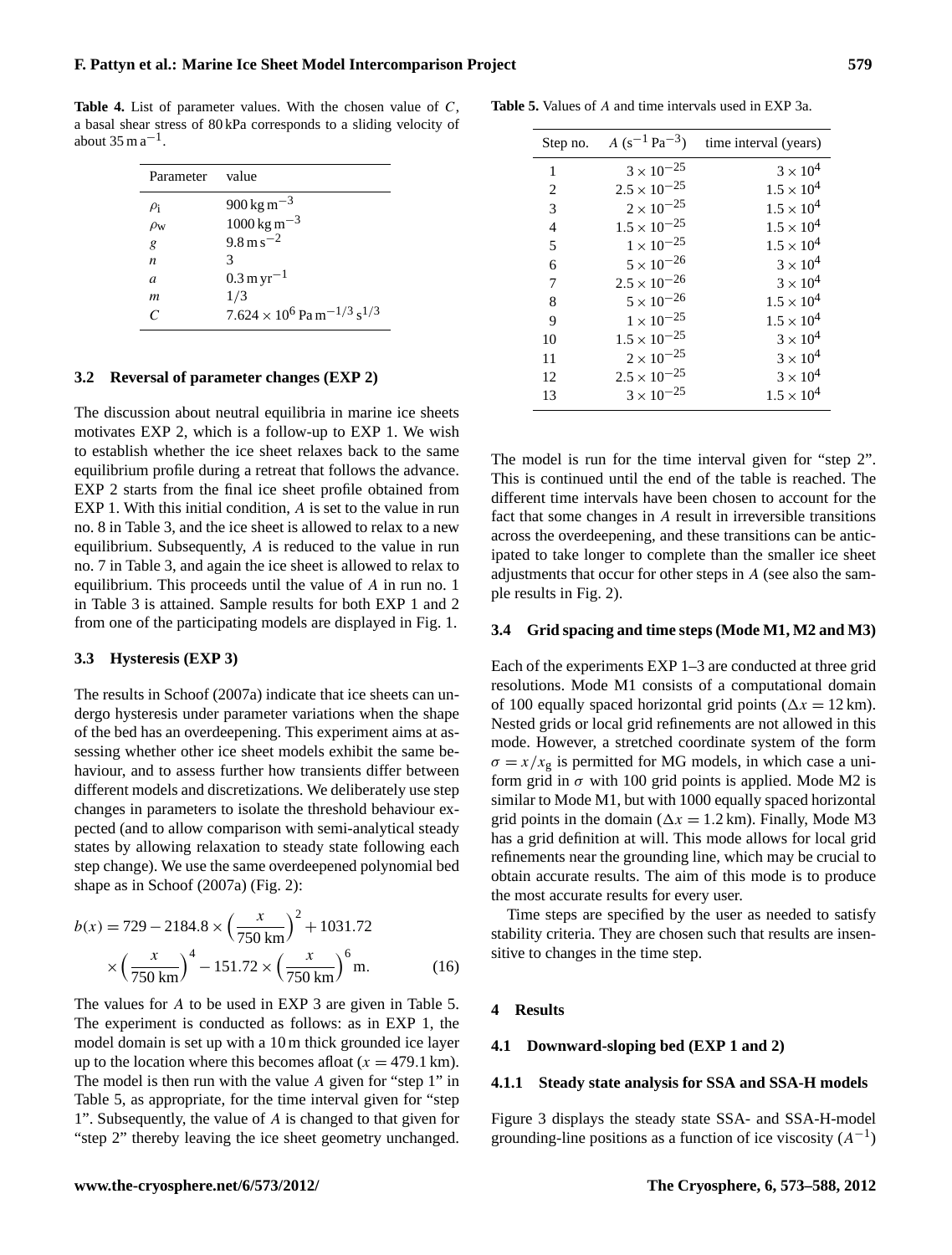

<span id="page-8-0"></span>**Fig. 2.** Results of EXP 3 performed with a participating FGH model [\(Docquier et al., 2011\)](#page-15-12) with  $\Delta x = 12.5$  km. The different panels show the steady state ice sheet profiles with the red profile, the final profile at the end of EXP 3, the position of the grounding line in time, steady state grounding line positions as a function of the forcing viscosity  $(A^{-1})$  and the forcing of  $A^{-1}$  over time. The green line is the path according to the boundary layer theory [\(Schoof, 2007a\)](#page-16-4).

for EXP 1 and 2. We deliberately left out the few other models that have other approximations to the Stokes flow problem (SIA, SIA/SSA, HOM, FS, Asymptotic) in order to facilitate the comparison. An analysis of the other physical approximations is reported in the sections on the overdeepened bed experiment (EXP 3) and the discussion.

A reassuring observation is that most models are capable of producing the advance of the grounding line when a stepchange perturbation in flow parameter A is invoked. The only models that fail to advance the grounding line (or to cause it to retreat in EXP 2) are fixed grid models at too low resolution (red circles in Fig. [3,](#page-9-0) Mode M1). At higher spatial resolutions, FG models simulate an advance/retreat of the grounding line in closer accordance with the boundary layer theory (Fig. [3,](#page-9-0) Mode M2 and M3), albeit that retreat simulations show less agreement. Models that incorporate adaptive grid refinement (AG models) generally agree better with the theoretical steady state solutions than FG models, which may be attributed to the higher spatial resolution in the boundary layer.

More robust results are obtained with MG models. This is not surprising as they follow the grounding line precisely and do not rely on any interpolation of the grounding line between grid points. However, differences between SSA MG models and the theoretical curve are of the order of tens of kilometres. This difference tends to get smaller when a higher resolution is applied.

Results that are the most in agreement with theory are produced with SSA-H FGH models and the HPOMG model. SSA-H FGH models are fixed grid (FG) models that explicitly incorporate the boundary layer theory by setting the grounding line fluxes to the theoretical flux according to Eq. [\(A12\)](#page-14-0). They are, therefore, not strictly speaking selfconsistent discretizations of the SSA equations, as the latter do not explicitly include the flux relation Eq. [\(A12\)](#page-14-0). However, as expected, the steady state grounding line position is within metres to tens of metres from the theoretical value required by the boundary layer theory, and this result is independent of the grid resolution applied.

The HPOMG model is a consistent numerical discretization of the SSA equations (without the heuristic "fix" of the SSA-H FGH models) that has very high accuracy within the boundary layer. The agreement between this model and the boundary layer theory is interesting because the latter is based on an asymptotic limit that is not attained by any finite parameter values, and the boundary layer results, therefore,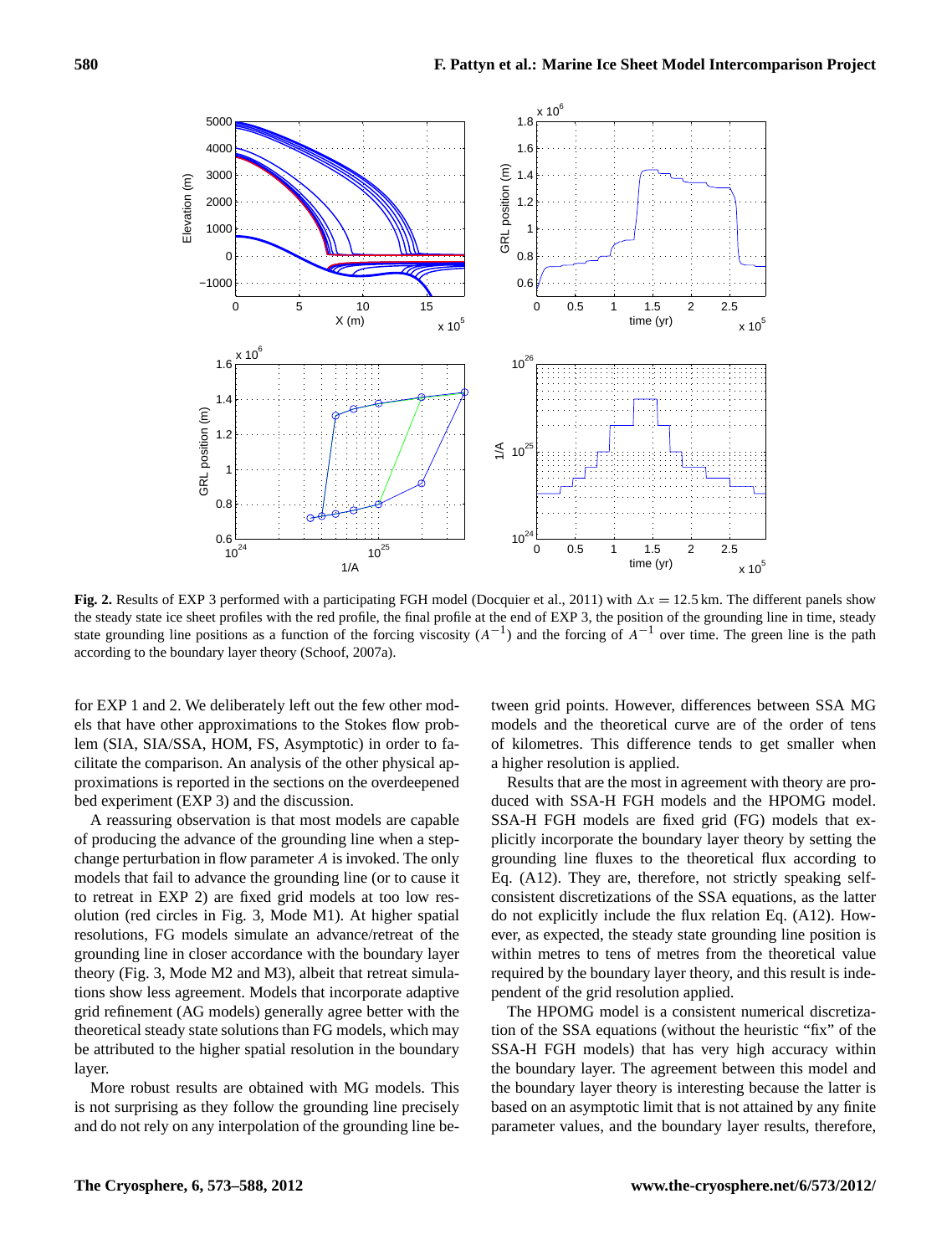

<span id="page-9-0"></span>Fig. 3. Steady state grounding-line positions for advance (left) and retreat (right) as a function of ice viscosity (A<sup>-1</sup>) for Mode M1 (top), Mode M2 (centre) and Mode M3 (bottom). Colour coding according to model type:  $MG =$  moving grid,  $AG =$  Adapted grid,  $FG =$  fixed grid, FGH = SSA-H fixed grid with heuristic rule,  $HPOMG = MG$  using high polynomial-order finite difference stencils at the grounding line. The solution according to the boundary layer theory [\(Schoof, 2007a\)](#page-16-4) is given as a black line (inside the FGH and HPOMG cluster).

remain approximate, albeit with an error that goes to zero in the asymptotic limit. Consequently, the numerical and theoretical curves need not overlap precisely, but the HPOMG model with its high accuracy in the boundary layer produces results in close agreement with the boundary layer theory, giving added confidence in the latter.

In general, models converge better to the steady state [Schoof \(2007a\)](#page-16-4) solution with increasing grid resolution (e.g., Mode M2 and M3), but the difference between each model steady state grounding line position and the [Schoof](#page-16-4) [\(2007a\)](#page-16-4)

solution largely depends on the numerical approach (order of hundreds of meters for SSA-H FGH and HPOMG models; order of 50–100 km for MG and AG models; more than 200 km for FG models).

According to the theory in [Schoof \(2007a,](#page-16-4)[b\)](#page-16-5), steady grounding-line positions during the retreat experiments should be exactly the same as during advance, as steady state grounding line positions are unique on a downwardsloping bed. Any difference should then be a numerical artifact, most likely due to under-resolution. It appears that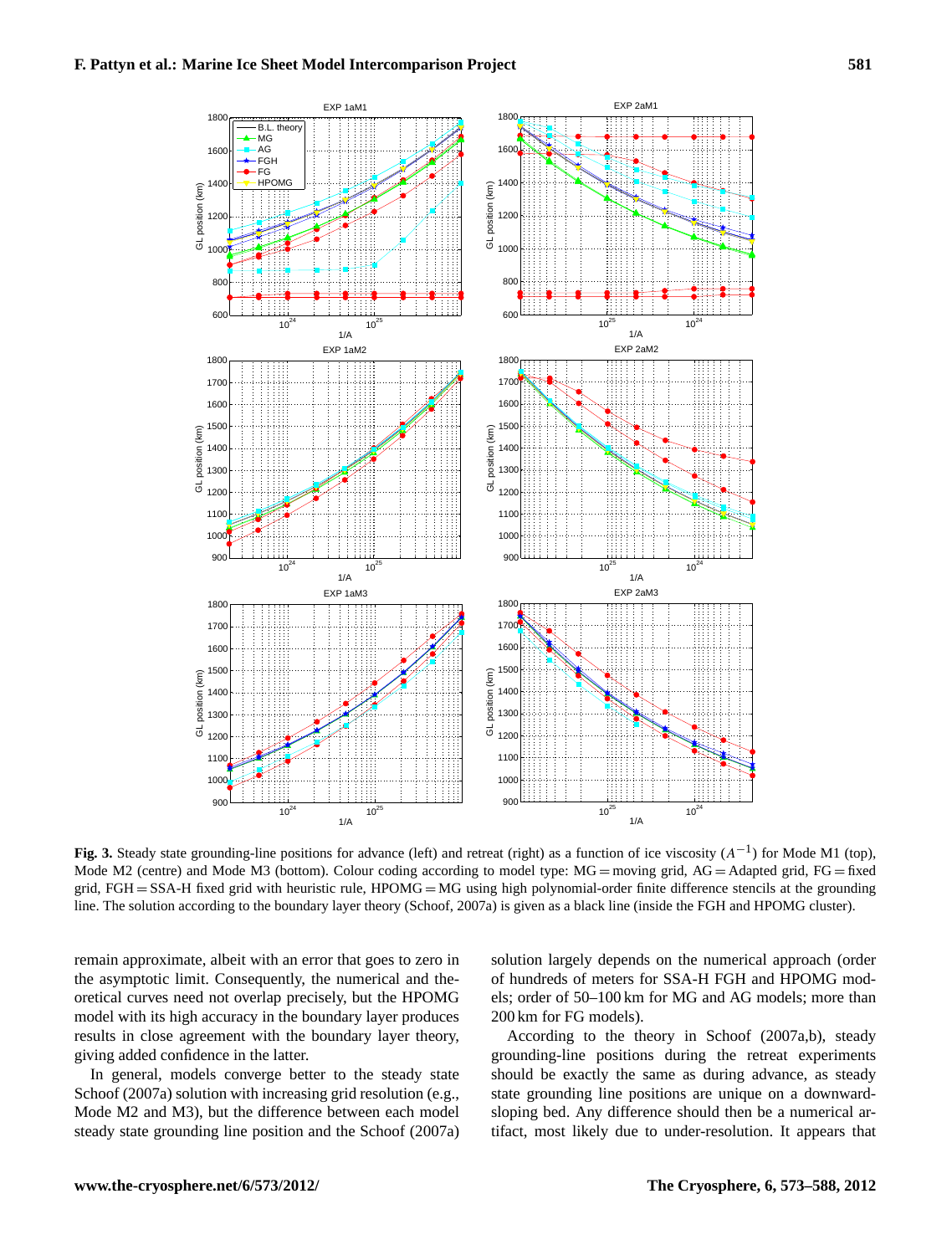500 600 650 1.0E16 2.0E16 h g (m)  $\mathrm{q} \mathrm{q}^{\mathrm{A}^{-1/(m+1)}}$ HPOMG AG **Fig. 4.** Grounding line ice flux as a function of grounding line ice

<span id="page-10-0"></span>thickness over time according to EXP 1. Colour coding according to model type (see Fig. [3\)](#page-9-0). Model output every 50 yr (grid points). The solution according to the boundary layer theory [\(Schoof, 2007a\)](#page-16-4) is given as a black line (hidden behind the SSA-H FGH model).

FG and AG models are most susceptible to this; for coarse grid sizes, grounding line advance and retreat is not always guaranteed. Agreement between advance and retreat in these models improves when smaller grid sizes are applied. SSA-H FGH models, with their explicit incorporation of the flux formula Eq. [\(A12\)](#page-14-0) very accurately reproduce the same advance and retreat steady state grounding line positions whenever a staggered grid is used. For each model we can calculate the difference between the starting steady state of EXP 1 for the first value of A in Table [3](#page-6-1) and the final steady state of EXP 2 for the same value of A. Both grounding line positions should be the same. The difference is of the order of 10 m for SSA-H FGH and SSA HPOMG models; 100–1000 m for MG models; tens of kilometres for AG models and hundreds of kilometres for FG models. It is noteworthy that SSA-H FGH models are accurate irrespective of the grid size used, which is not the case for SSA FG or AG models.

While most fixed grid (FG) models perform well in advancing the grounding line, retreat only occurs when the resolution is sufficiently high (EXP 1 vs. EXP 2). This was already observed in earlier intercomparisons of grounding line motion with FG models [\(Huybrechts et al., 1998\)](#page-15-19). Therefore, large-scale FG models of the Greenland and Antarctic ice sheet can be questioned to accurately reproduce grounding line retreat, unless refinements at the grounding line are applied (such as AG refinements).

#### **4.1.2 Transient behaviour for SSA and SSA-H models**

The Model B boundary layer theory developed by [Schoof](#page-16-4) [\(2007a,](#page-16-4)[b,](#page-16-5) [2011\)](#page-16-6) is valid over long time periods. However, the theory omits brief transients in which the ice surface inside the boundary layer adjusts after changes in parameters such

as A and we expect models that do not use the Schoof formula (i.e., all models apart from SSA-H FGH) to differ from the theoretical curve in that respect. To compare the different models, we plotted the transient change in ice flux and grounding line thickness for each SSA and SSA-H model as well as the same curve for the boundary layer theory in a logarithmic plot (Fig. [4\)](#page-10-0). According to the boundary layer theory Eq. [\(A12\)](#page-14-0), the relation between grounding line ice thickness and flux takes the form

<span id="page-10-2"></span>
$$
q(x_g) \propto A^{\frac{1}{m+1}} [h(x_g)]^{\frac{m+n+3}{m+1}}
$$
 (17)

Since the experiments all predict a continuing advance into deeper water, we replace the time coordinate by the thickness and plot flux against thickness as a representation of the evolution. Using the values for  $m$  and  $n$  according to Ta-ble [4,](#page-7-0) the exponent on the right-hand side equals  $(m + n +$  $3/(m+1) = 4.75$ . In a logarithmic plot, this relationship results in a straight line with a slope corresponding to this exponent of 4.75 (black line in Fig. [4\)](#page-10-0). The different model results are plotted every 50 yr. Therefore, dots that lie close together represent a solution that converges toward a steady state. By contrast, dots lying far apart along the line represent an abrupt change, generally corresponding to the initial sudden change in A at the start of each step in the experiment. Since the experiment describes a grounding line advance, the time evolution in Fig. [4](#page-10-0) can be established by following the dots from left to right along each curve. To make a sensible evaluation possible, only SSA models capable of producing an advance of the grounding line following the forcing of EXP 1 are considered. Furthermore, we only selected the model resolution that produces the "best" results (either Mode M2 or M3)<sup>[1](#page-10-1)</sup>.

Again, reassuringly, all models produce a similar relationship between grounding line flux and ice thickness with an overall power-law dependence of flux upon thickness (Fig. [4\)](#page-10-0). However, upon closer inspection, the slope of the curves – equivalent to the exponent in Eq.  $(17)$  – differs slightly between the different numerical approaches. As expected, SSA-H FGH models follow the theoretical line with slope 4.75, since they are prescribed to do so by Eq. [\(17\)](#page-10-2). Apart from an initial transient after a step change in A, the SSA HPOMG model closely follows the predictions of the boundary layer theory. This initial transient is expected and we can be relatively confident that the SSA HPOMG model produces correct transient behaviour. Other MG models exhibit similar behaviour, but differ more noticeable from the predictions of boundary layer theory. Presumably, these initial transients are associated with the readjustment of ice geometry in the boundary layer described above, during which the grounding line and, hence, ice thickness  $h<sub>g</sub>$  have not



<span id="page-10-1"></span><sup>&</sup>lt;sup>1</sup>The "best" model result is the result according to Mode M3; if that is not available, the 1.2 km resolution Mode M2 was retained. Mode M1 results are discarded, since the resolution is too low (see Sect. [4.1\)](#page-7-2).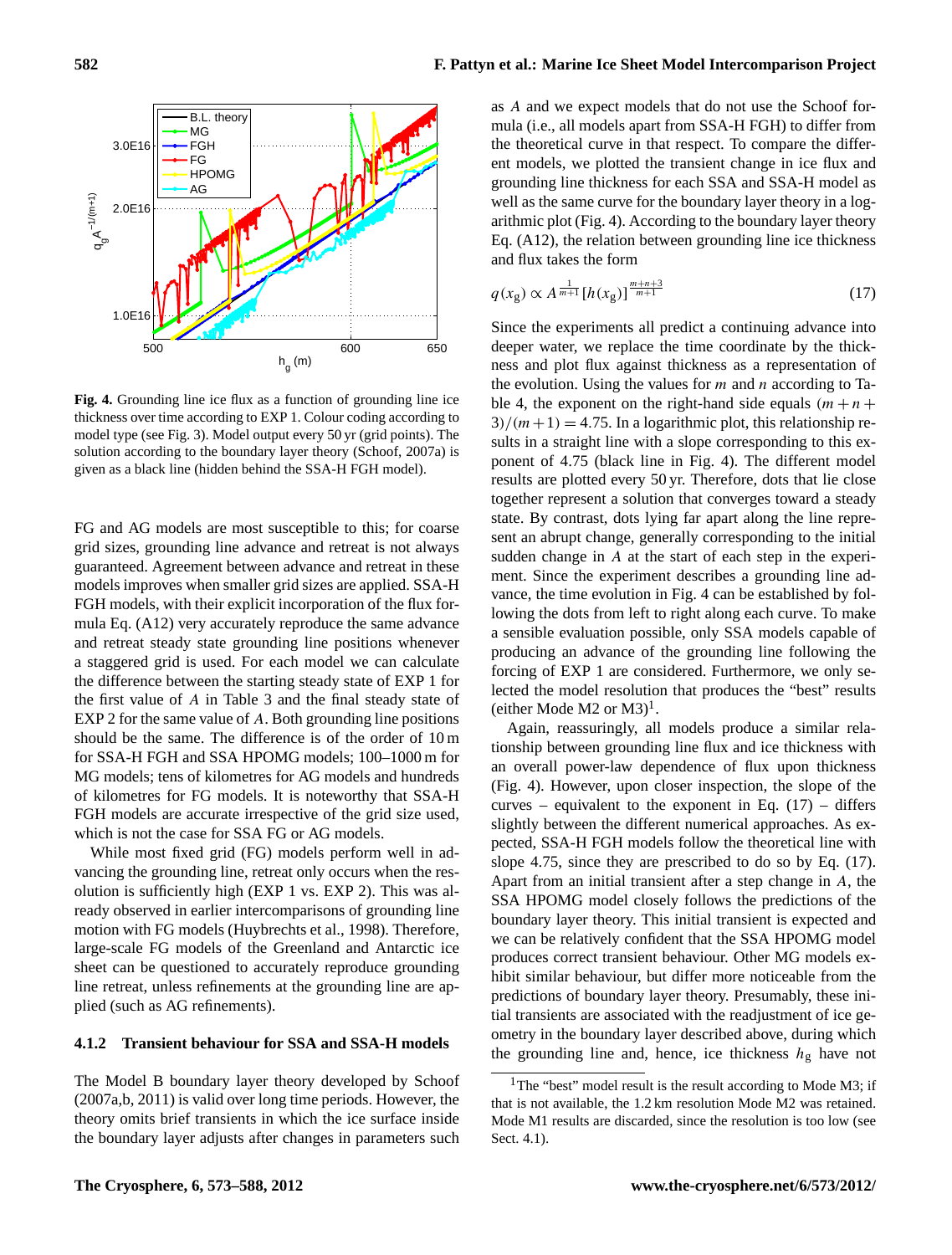

<span id="page-11-0"></span>Fig. 5. Steady state grounding line positions as a function of ice viscosity (A<sup>-1</sup>) for EXP 3 (all models, only the "best" Mode for each of the models is retained). Colour coding and symbols according to the numerical implementation (see Fig. [3\)](#page-9-0): MG (green triangles), AG (cyan squares), HPOMG (yellow inverted triangles), FG (red circles) and FGH (blue stars). The [Schoof \(2007a\)](#page-16-4) solution is a black line.

changed significantly yet. During that phase, ice flux differs considerably from the theoretical prediction. Similar behaviour was previously found in [Schoof \(2007a\)](#page-16-4), Fig. 10.

Other SSA models also deviate from a straight line in Fig. [4](#page-10-0) by displaying spikes and these seem to depend on the numerical method employed. SSA-H FGH models fit much closer to the theoretical line than other SSA models as expected. Deviations from the straight line for SSA-H FGH models are not necessarily associated with sudden changes in A (only the larger spikes are), but related to grid jumps as the grounding line advances of the finite difference grid. Similarly, SSA FG models are largely biased by grid jumps, a bias that is reduced with increasing resolution (Fig. [4\)](#page-10-0) and, therefore, indicative of numerical error. The same goes for AG models, which are also largely biased by the grid resolution (a higher resolution gives better results).

#### **4.2 Hysteresis (EXP 3)**

The main purpose of EXP 3 is to find out whether numerical marine ice sheet models fail to reproduce steady state grounding line positions on an upward-sloping bedrock, as shown by theoretical considerations [\(Weertman, 1974;](#page-16-0) [Schoof, 2007b\)](#page-16-5). Forcing the model by decreasing A (increasing viscosity) leads to an advance of the grounding line across a downward sloping bedrock until the upward-sloping bed portion is reached. When the ice flux at the grounding line becomes sufficiently high, the grounding line will traverse this "unstable" sector until a new steady state position is found on the next portion of downward sloping bedrock. The retreat part of the experiment should then inevitably lead to hysteresis, as a sufficient reduction in grounding line ice flux (increase in  $A$ ) is needed to make the jump over the "unstable" part again. This is illustrated in Fig. [2.](#page-8-0) In view of this hysteresis, the advance and return path of grounding line positions is no longer along a single line, but follows an Sshaped curve (Fig. [5\)](#page-11-0), characterised by two stable branches (the upper and lower branch of the S-curve) and an unstable one (the central portion of the S-curve). Steady state grounding line positions are expected to be found only on the upper and lower branch of that curve.

Contrary to the previous section (EXP 1 and 2), we do not limit our analysis to SSA models only, but consider the entire range of both physical and numerical approximations. Furthermore, only the "best" (Mode M2 or M3) result of each of the models was retained. However, not all participating models carried out this experiment. Results of those that did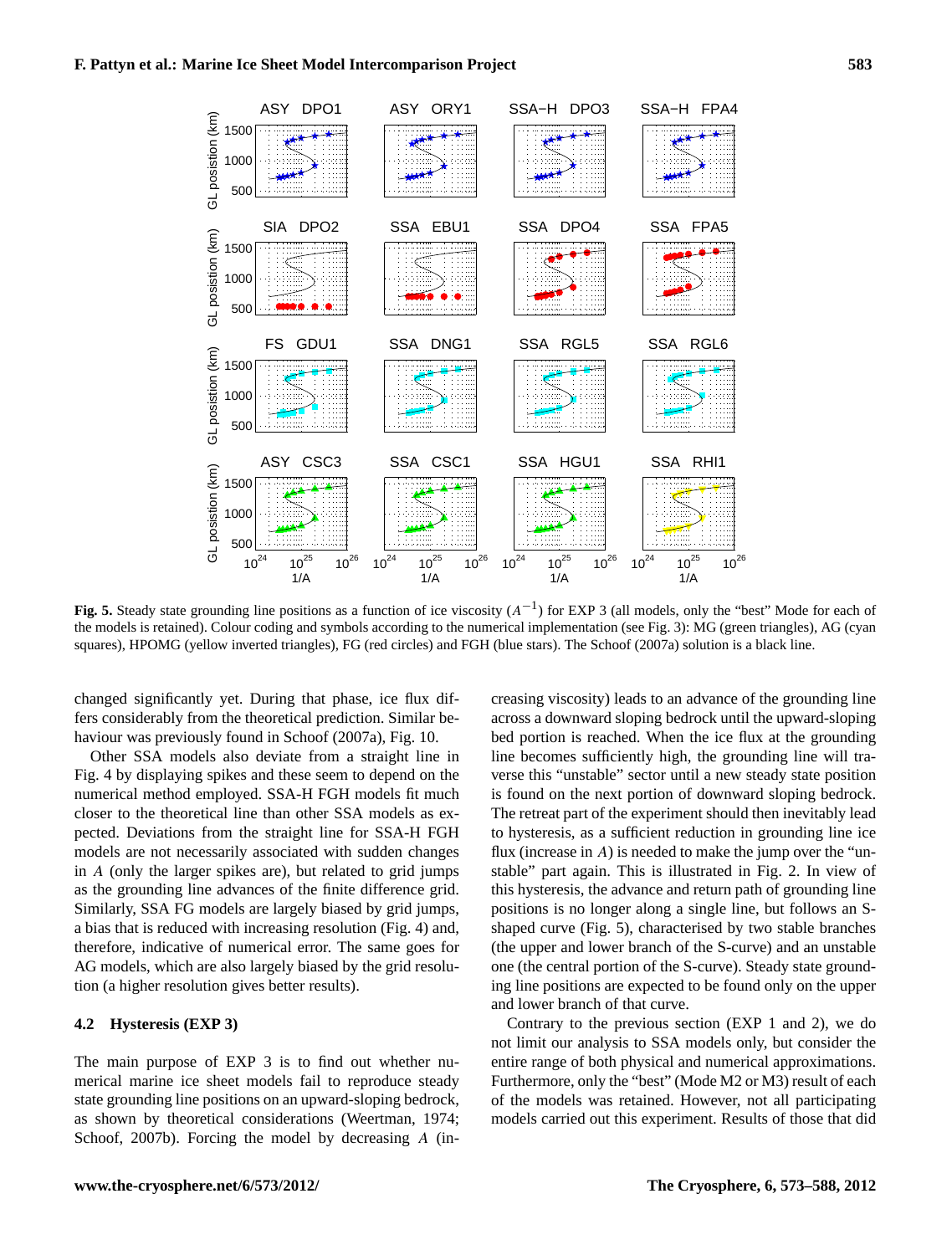so are displayed in Fig. [5.](#page-11-0) Obviously, the same conclusions apply as to the previous section, but here we will focus on the ability of the different models to produce the jump across the "unstable" part, leading to hysteresis. We also anticipate that different models will have different thresholds. This would be an important observation as it indicates that observations of thresholding behaviour in numerical simulations of real ice sheets may be subject to significant uncertainty.

Most models are capable of producing the advance and retreat of the grounding line and in doing so generate a hysteresis loop (Fig. [5\)](#page-11-0). Only FG models (SIA and SSA) at too low horizontal resolution  $(1 \text{ km})$  are not capable of even advancing the grounding line across the unstable part. None of the participating SIA models is capable of reproducing the hysteresis. For those models that do advance across the overdeepening, the exact position at which the "jump" across the unstable branch happens is again model dependent. This dependency can be largely attributed to the discretization, as the bedrock slope changes in space (and was constant in EXP 1 and 2). This is one of the reasons why low resolution results are discarded in this analysis (for M1 the spread is simply too large). For the high-resolution models, the jump is generally at the position where theory predicts it.

It remains very difficult at this point to distinguish between the performances of the different physical approximations. The participating AG full-Stokes model produces the hysteresis loop as predicted, but the exact location of the steady state grounding line position as well as the location of the "jump" is different from the position predicted by boundary layer theory. This could be either due to the difference in physical model, but also due to numerical under-sampling in the vicinity of the grounding line.

#### **5 Discussion and conclusions**

For the first time, a large-scale intercomparison exercise has been conducted to test numerical marine ice-sheet models. Verification of the results was done with a semi-analytical solution based on boundary layer theory [\(Schoof, 2007a,](#page-16-4)[b\)](#page-16-5). The intercomparison comprised a large variety of models, both on the level of physical approximations to the Stokes flow, as on the level of numerical approaches (fixed grid, moving grid, adaptive grid). However, despite the large number of submissions, the majority of models were of the SSA type (Shallow-Shelf or "shelfy stream" Approximation), which hampers a detailed comparison of different levels of approximation to the Stokes equation (only one full-Stokes models based on the AG method participated). This shifted the scope of the present paper toward discussing the impact of different numerical approximations on grounding line migration and marine ice sheet instability.

Moving grid (MG) models are probably the most reliable from a numerical point of view, since the grounding line is part of the solution and no interpolations are involved; all

other models introduce interpolations of the grounding line between grid points, and results will be biased by the imposed grid resolution. However, MG models are not so easily translated into two-dimensional planform models of grounding line migration, hampering their use for large scale simulations of Antarctic and Greenland ice sheets.

While MG models give the most accurate steady state results on a downward-sloping bedrock, FG models give comparable results as long as the grid size is sufficiently small. Adapted grid models perform in a similar way, but are less time consuming since they use smaller grid sizes for only a part of the domain, around the grounding line. For both model types the horizontal grid resolution should be of the order of hundreds to several hundreds of metres. Models that produce steady state grounding line positions in close agreement with the boundary layer theory are not surprisingly the FGH models, in which the boundary layer theory is used to control fluxes at the grounding line.

As for time-dependent responses, the boundary layer theory developed by [Schoof \(2007b\)](#page-16-5) is expected to be valid except for a short transient. In the MISMIP experiments, sudden jumps in A drive the migration of the grounding line. This leads to transient discrepancies between predicted and computed fluxes for approximately 50 to 100 yr, and these are expected to result from the adjustment of ice geometry in the boundary layer to the new forcing. For slower and, therefore, possibly more realistic, perturbations, these transients discrepancies may well be smaller. While the boundary layer theory predicts a simple power-law relationship between grounding line flux and ice thickness, transient effects produce a deviation from this function. The MG models produce the most robust results, and all participating SSA models produce similar transient results. SSA-H (FGH) models fail to reproduce the short transients following step changes in forcing parameters, as they use boundary layer theory results to control fluxes across the grounding lines. Instead, deviations from the boundary layer theory are then numerical artifacts due to jumps in the grounding line from one grid point to another. Similar effects due to jumps between grid points are observable in FG and AG models that (unlike SSA-H FGH models) do not explicitly use the boundary layer theory. The effect of these grid jumps is considerably reduced in amplitude when a sufficiently small grid size is employed near the grounding line, typically with spacings  $< 200 \,\mathrm{m}$ .

The only full-Stokes model that participated in the intercomparison is the Elmer/Ice model [\(Durand et al., 2009a\)](#page-15-6). This is an AG model, which like other AG models has the grounding line lying between grid points. As shown in [\(Du](#page-15-4)[rand et al., 2009b,](#page-15-4)[a\)](#page-15-6), results from the model are grid size dependent, with node spacings of less than 100 m necessary to obtain self-consistent results. However, with the smallest grid spacings used, the steady state grounding line positions in this model still lie several tens of kilometres from the position predicted by boundary layer theory, which is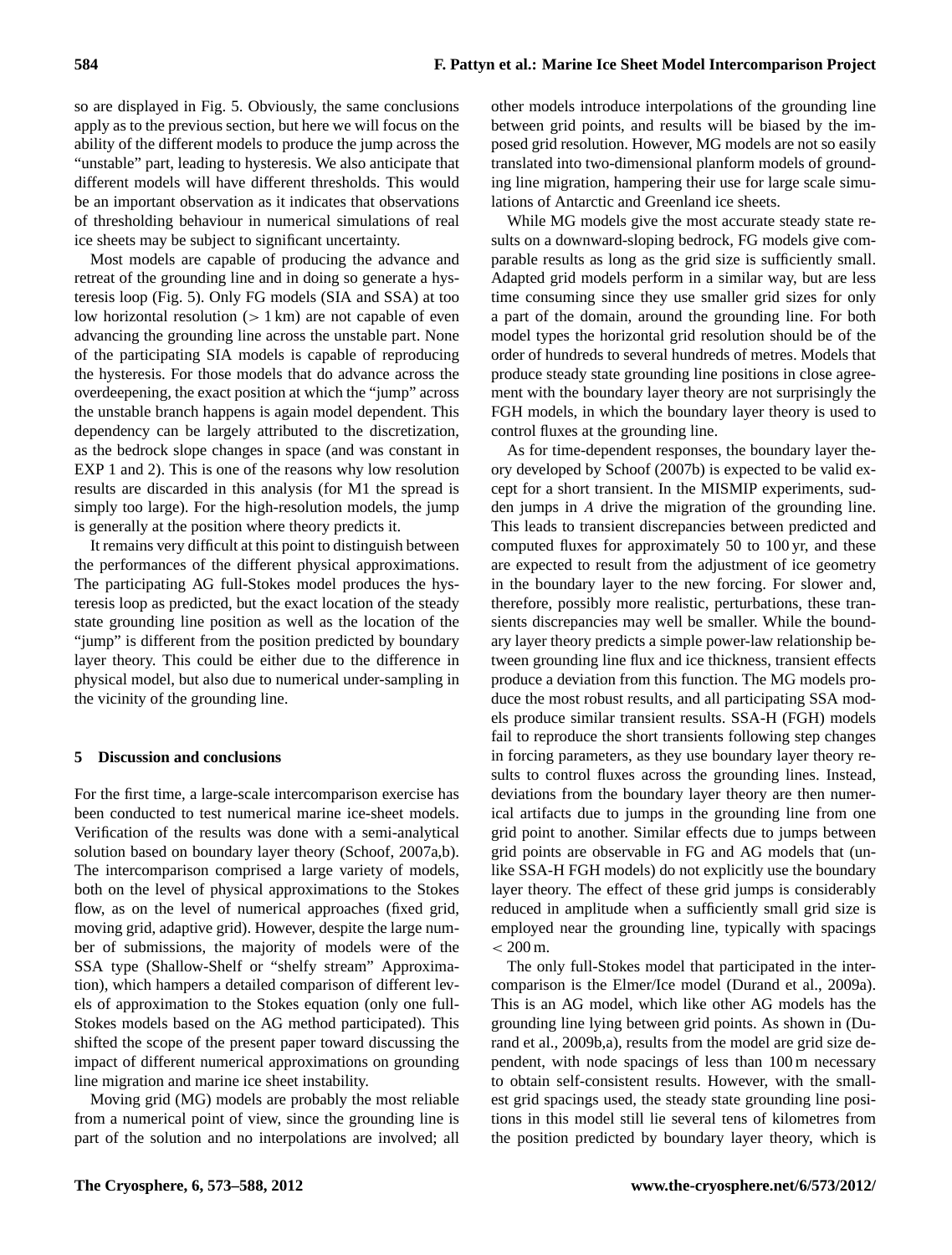considerably further than the discrepancy between highly resolved SSA models and the boundary layer theory. This was already observed in [Durand et al.](#page-15-6) [\(2009a\)](#page-15-6). The obvious conclusion is that full-Stokes models include all the higher order corrections neglected by SSA models, and that this leads to a noticeable correction in the grounding line position of tens of kilometres. Importantly, the boundary layer theory can be derived either directly from the Stokes equations [\(Schoof, 2011\)](#page-16-6) or from the SSA equations [\(Schoof, 2007a\)](#page-16-4), and may be a better approximation to the latter for the parameter choices used in the MISMIP experiments. [Schoof \(2011\)](#page-16-6) discusses, in further detail, the additional restrictions on parameter choices required to make the boundary layer theory a good approximation to a full-Stokes model, as opposed to the looser restrictions required to obtain a good approximation to an SSA model.

These results may seem to indicate a need to solve the full-Stokes equations near the grounding line to obtain fully accurate results. Whether this is a worthwhile undertaking in view of the additional cost is a question of available computing resources, and of other uncertainties in the model: for instance, no matter whether a full-Stokes model or a simpler one such as the SSA or the boundary layer theory are employed, assumptions have to be made about material properties, and these may introduce bigger errors than the choice of full Stokes versus simpler ice flow models. This is particularly relevant with regard to sliding behaviour, whose physics is likely to be poorly constrained by observations for many ice flow simulations.

Nonetheless, an appropriate representation of grounding line migration in numerical models is essential. Although these large outlet glaciers and ice streams near marine margins often exhibit fast flow dominated by longitudinal stress effects, this does not exclude a significant contribution of vertical shearing. The boundary layer theory, on which we have built the present intercomparison, is based on the assumption of rapid sliding near the grounding line (though this need not imply rapid sliding further upstream see [Schoof, 2011\)](#page-16-6), and cannot accurately represent grounding lines in whose vicinity sliding is slow compared with shearing, or even absent altogether. These are also regions in which the SSA can be expected to fail, and for them an alternative theory along the lines of [Nowicki and Wingham](#page-15-2) [\(2008\)](#page-15-2) (with appropriate scalings developed by [Chugunov and Wilchinsky, 1996\)](#page-15-20) is more appropriate. Even in the presence of rapid sliding, we note that the asymptotic Model A (Appendix [A3\)](#page-14-1) may be a better representation of transient grounding line dynamics than the flux prescription Eq. [\(A12\)](#page-14-0) used in the FGH models considered here [\(Schoof, 2007b\)](#page-16-5).

Next-generation marine ice sheet models should be capable of producing adequate response of grounding line migration to external forcing, and the present-day series of largescale FG models is not ideally suited to this task [\(IPCC,](#page-15-21) [2010\)](#page-15-21). Implementation of grounding line migration requires resolving the transition zone at sufficient high resolution, either by using a moving grid approach (following the grounding line directly) or by sufficient fine sub-sampling around the grounding line. Importantly, SIA models that do not include an explicit condition on grounding line flux or the migration of the grounding line as a moving boundary fail to pass all tests based on the boundary layer theory of [Schoof](#page-16-4) [\(2007a](#page-16-4)[,b,](#page-16-5) [2011\)](#page-16-6).

These experiments are deliberately omitting lateral variations to enable comparison with boundary layer theory. However, a new intercomparison exercise for three-dimensional marine ice sheet models is on its way.

#### **Appendix A**

#### <span id="page-13-0"></span>**Main model descriptions**

#### <span id="page-13-2"></span>**A1 SSA model**

The simplest possible model for a marine ice sheet that accounts for the longitudinal stresses that couple ice shelf to ice sheet is the Shallow-Shelf Approximation (SSA). It describes a rapidly sliding ice sheet in which there is no vertical variation in horizontal ice velocity over the thickness of the ice [\(Muszynski and Birchfield, 1987\)](#page-15-22). Furthermore, normal stress at the base and upper surface of the ice is cryostatic, which allows the normal stress conditions in Eqs. [\(8\)](#page-3-1) and [\(10\)](#page-3-0) into a simple flotation condition, see also [Schoof](#page-16-5) [\(2007b,](#page-16-5) [2011\)](#page-16-6). For a grounded ice sheet that occupies the region  $0 < x < x_g$ , where the grounding line position  $x_g$  can change over time  $t$ , the mass (Eq. [13\)](#page-3-2) and momentum (Eq. [5\)](#page-3-3) conservation are described by

$$
\frac{\partial h}{\partial t} + \frac{\partial (hu_x)}{\partial x} = a,
$$
 (A1)

<span id="page-13-1"></span>
$$
\frac{\partial}{\partial x} \left[ 2A^{-1/n} h \left| \frac{\partial u_x}{\partial x} \right|^{1/n - 1} \frac{\partial u_x}{\partial x} \right] - C |u_x|^{m - 1} u_x
$$

$$
- \rho_1 g h \frac{\partial (h + b)}{\partial x} = 0.
$$
(A2)

Upstream of the grounding line  $x < x_{\rm g}$ , ice thickness must exceed or at least attain its flotation value (this results from the constraints on normal stress in Eq. [10](#page-3-0) coupled with the approximation of cryostatic stress), while downstream  $x >$  $x<sub>g</sub>$ , the ice is freely floating and, hence, its thickness is less than the maximum flotation value. Hence,

$$
h \ge -\frac{\rho_{\rm w}}{\rho_{\rm i}}b \quad x < x_{\rm g},
$$
\n
$$
h < -\frac{\rho_{\rm w}}{\rho_{\rm i}}b \quad x > x_{\rm g}.
$$

At the grounding line itself,  $x = x<sub>g</sub>$ , the ice, therefore, just becomes afloat, while coupling with the ice shelf (assumed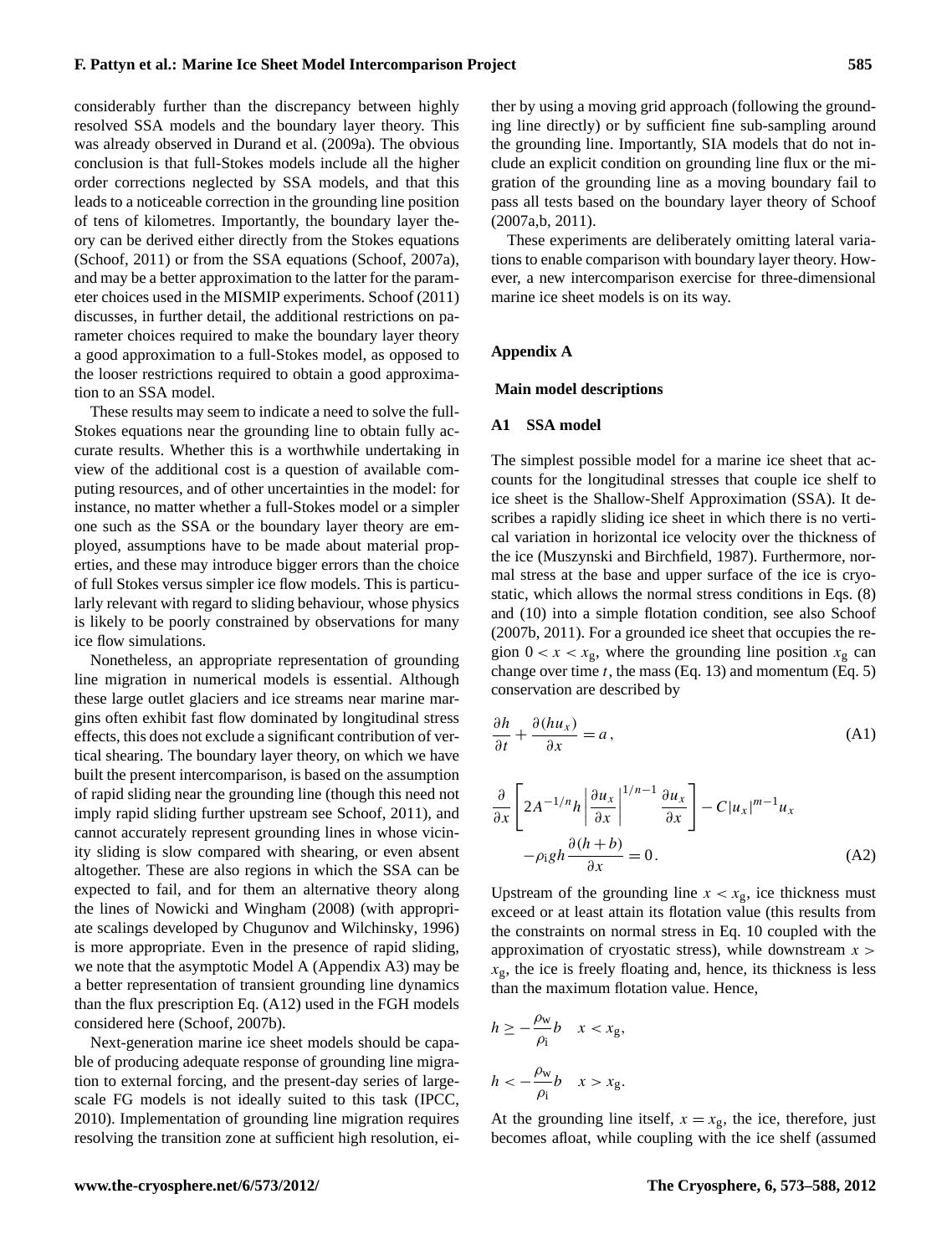#### **586 F. Pattyn et al.: Marine Ice Sheet Model Intercomparison Project**

unbuttressed) imposes a longitudinal stress:

$$
h = -\frac{\rho_{\rm w}}{\rho_{\rm i}}b\,,\tag{A3}
$$

$$
2A^{-1/n}h\left|\frac{\partial u_x}{\partial x}\right|^{1/n-1}\frac{\partial u_x}{\partial x} = \frac{1}{2}\rho_i\left(1 - \frac{\rho_i}{\rho_w}\right)gh^2, \quad \text{at } x = x_g. \tag{A4}
$$

<span id="page-14-3"></span>Alternatively, the model can easily be adapted by adding an ice shelf. In principle, the boundary conditions (Eqs. [A3](#page-14-2) and [A4\)](#page-14-3) arise from integrating equations for an attached ice shelf. An alternative formulation is to resolve the attached shelf. Let the shelf occupy a domain  $x_g < x < x_c$ , where  $x_c$  is the calving front (or the downstream edge of the domain). Momentum conservation for the shelf then becomes

$$
\frac{\partial}{\partial x}\left[2A^{-1/n}h\left|\frac{\partial u_x}{\partial x}\right|^{1/n-1}\frac{\partial u_x}{\partial x}\right]-\rho_i\left(1-\frac{\rho_i}{\rho_w}\right)gh\frac{\partial h}{\partial x}=0,\tag{A5}
$$

while Eq. [\(A2\)](#page-13-1) is retained as descriptions for the grounded ice sheet. At the calving front, there is an imbalance between hydrostatic pressures in ice and water due to the buoyancy of ice. This imbalance must be compensated by a longitudinal stress, and Eq. [\(A4\)](#page-14-3) is applied at  $x = x_c$ .

#### **A2 SIA model**

Even simpler than the marine ice sheet model above Eq. [\(A1\)](#page-13-2) is the Shallow-Ice Approximation (SIA) that takes into account vertical shearing, but omits longitudinal stresses that couple ice shelf to ice sheet. For a grounded ice sheet that occupies the region  $0 < x < x_{\text{g}}$ , where the grounding line position  $x_g$  can change over time t, the mass (Eq. [13\)](#page-3-2) and momentum (Eq. [5\)](#page-3-3) conservation are described by

$$
\frac{\partial h}{\partial t} + \frac{\partial (h\bar{u}_x)}{\partial x} = a,
$$
 (A6)

where  $\bar{u}_x$  is a vertically averaged horizontal velocity given by

<span id="page-14-5"></span>
$$
\bar{u}_x = -\left(\frac{\rho_1 gh}{C}\right)^{1/m} \left|\frac{\partial (h+b)}{\partial x}\right|^{1/m-1} \frac{\partial (h+b)}{\partial x}
$$

$$
-\frac{2}{n+2}A(\rho_1 g)^n h^{n+1} \left|\frac{\partial (h+b)}{\partial x}\right|^{n-1} \frac{\partial (h+b)}{\partial x}.
$$
 (A7)

The simplicity of the model lies in the fact that  $u_x$  is defined locally and only depends on local geometric characteristics, such as surface slope and ice thickness. However, as formulated, this model lacks boundary conditions at the grounding line (or the ice divide, where we require  $u_x = 0$ ). In models classified as "SIA" here, only a flotation condition is applied at the grounding line  $x = x_g$ ,

$$
h = -\frac{\rho_{\rm w}}{\rho_{\rm i}} b. \tag{A8}
$$

but no other condition. As Eqs. [\(A6\)](#page-14-4) and [\(A7\)](#page-14-5) combine to give a parabolic problem for  $h$ , a single boundary condition <span id="page-14-2"></span>is not sufficient to describe a moving grounding line and the intercomparison results bear this out. Models of this type labelled "SIA" in the main text and show no migration of the grounding line. It is possible to add an additional condition that controls grounding line migration, and this is done in the asymptotic models described next. Note that adding the [Pollard and DeConto](#page-16-13) heuristic rule (Eq. [14\)](#page-4-1) to a shallow ice model as described above (in order to take into account longitudinal stress coupling across the grounding line) leads to model B<sup>∗</sup> below.

#### <span id="page-14-1"></span>**A3 Asymptotic models (ASY)**

In this section, we describe four shallow ice-type models combine the simplicity of an SIA model (which does not require an elliptic equation to be solved for velocity) with the ability of SSA models to account for longitudinal stress coupling across the grounding line. These shallow ice models are based on the boundary layer theory due to [Schoof](#page-16-4) [\(2007a\)](#page-16-4). As described in [Schoof](#page-16-5) [\(2007b\)](#page-16-5), they are in good agreement with numerical results for the SSA model, at least for the particular discretizations employed in that paper. All the shallow ice models consider only the grounded part of the ice sheet  $0 < x < x_g$ , and apply a moving boundary condition at  $x = x_g$  to evolve the grounding line position.

#### **A3.1 Model A**

This is model A of [Schoof \(2007b\)](#page-16-5), and is intended to provide a good approximation to the SSA model. The ice sheet interior is described by a shallow ice-type equation in which ice flux  $q = u_x h$  arises purely through sliding:

<span id="page-14-7"></span><span id="page-14-4"></span>
$$
q = -\left(\frac{\rho_{\rm i}g}{C}\right)^{1/m} h^{1/m+1} \left| \frac{\partial (h+b)}{\partial x} \right|^{1/m-1} \frac{\partial (h+b)}{\partial x} . \quad \text{(A9)}
$$

Grounding line migration in terms of local bed and ice geometry at  $x = x_g$  then becomes

<span id="page-14-6"></span>
$$
\left(\frac{\rho_{w}}{\rho_{i}}\frac{\partial b}{\partial x} + \frac{\partial h}{\partial x}\right)\frac{dx_{g}}{dt} = \frac{A}{4^{n}}(\rho_{i}g)^{n}\left(1 - \frac{\rho_{i}}{\rho_{w}}\right)h^{n+1} + a + \left(\frac{\rho_{i}gh}{C}\right)^{1/m}\left|\frac{\partial (h+b)}{\partial x}\right|^{1/m-1}\frac{\partial (h+b)}{\partial x}\frac{\partial h}{\partial x}.
$$
 (A10)

This is combined with a flotation condition at  $x = x_g$ :

$$
h = -\frac{\rho_{\rm w}}{\rho_{\rm i}}b\tag{A11}
$$

#### **A3.2 Model B**

This is model B of [Schoof \(2007b\)](#page-16-5), and is similar in its scope and formulation to model A. The only difference from model A is that the grounding line migration prescription (Eq. [A10\)](#page-14-6) is replaced by a flux condition

<span id="page-14-0"></span>
$$
q_{g} = \left(\frac{A\ (\rho_{i}g)^{n+1}(1-\rho_{i}/\rho_{w})^{n}}{4^{n}C}\right)^{\frac{1}{m+1}}[h(x_{g})]^{\frac{m+n+3}{m+1}}.\quad (A12)
$$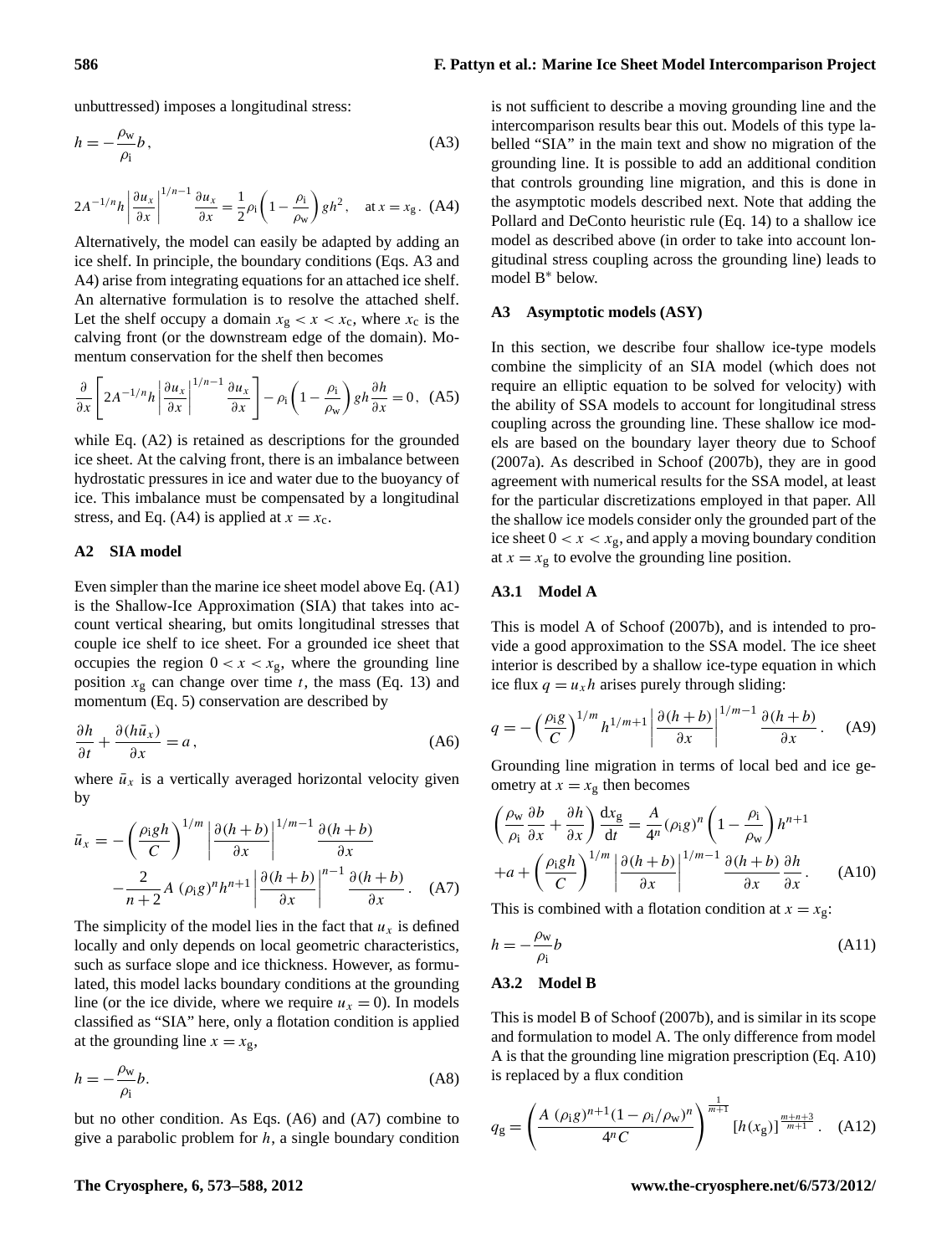This flux condition forms the basis of a heuristic rule that is implemented in some ice sheet models [\(Pollard and De-](#page-16-13)[Conto, 2009;](#page-16-13) [Docquier et al., 2011\)](#page-15-12).

#### **A3.3 Models A**<sup>∗</sup> **and B**<sup>∗</sup>

As shown in [Schoof](#page-16-6) [\(2011\)](#page-16-6), the boundary layer theory in [Schoof \(2007a\)](#page-16-4) can be extended to deal with ice sheets that also have some shearing across the ice. This version of the boundary layer theory allows for representations of vertical shear. The equivalent of models A and B in this case are the same, except that the flux prescription in Eq. [\(A9\)](#page-14-7) is altered to

$$
q = -\frac{A(\rho_{\rm i}g)^n}{n+2}h^{n+2}\left|\frac{\partial(h+b)}{\partial x}\right|^{n-1}\frac{\partial(h+b)}{\partial x}
$$

$$
-\left(\frac{\rho_{\rm i}g}{C}\right)^{1/m}h^{1/m+1}\left|\frac{\partial(h+b)}{\partial x}\right|^{1/m-1}\frac{\partial(h+b)}{\partial x} \quad \text{(A13)}
$$

Note that this is the same as the flux  $h\bar{u}_x$  computed by the shallow ice model (Eq. [A7\)](#page-14-5), and model  $B^*$  is what the "heuristic rule" of [Pollard and DeConto](#page-16-13) [\(2009\)](#page-16-13) and [Docquier](#page-15-12) [et al.](#page-15-12) [\(2011\)](#page-15-12) implements.

#### **Supplementary material related to this article is available online at: [http://www.the-cryosphere.net/6/573/](http://www.the-cryosphere.net/6/573/2012/tc-6-573-2012-supplement.pdf) [2012/tc-6-573-2012-supplement.pdf.](http://www.the-cryosphere.net/6/573/2012/tc-6-573-2012-supplement.pdf)**

*Acknowledgements.* This work was supported by both the IceCube-Dyn project (Actions de recherche concertées) funded by the French Community of Belgium and the ice2sea project funded by the European Commission's 7th Framework Programme through grant 226375 (ice2sea manuscript No. 75).

Edited by: E. Larour

#### **References**

- <span id="page-15-10"></span>Baral, D. R., Hutter, K., and Greve, R.: Asymptotic theories of large-scale motion, temperature, and moisture distribution in land-based polythermal ice sheets: a critical review and new developments, Appl. Mech. Rev., 54, 215–256, 2001.
- <span id="page-15-7"></span>Blatter, H.: Velocity and stress fields in grounded glaciers: a simple algorithm for including deviatoric stress gradients, J. Glaciol., 41, 333–344, 1995.
- <span id="page-15-16"></span>Bueler, E. and Brown, J.: Shallow shelf approximation as a "sliding law" in a thermomechanically coupled ice sheet model, J. Geophys. Res., 114, F03008, [doi:10.1029/2008JF001179,](http://dx.doi.org/10.1029/2008JF001179) 2009.
- <span id="page-15-20"></span>Chugunov, V. and Wilchinsky, A.: Modelling of marine glacier and ice-sheet-ice-shelf transition zone based on asymptotic analysis, Ann. Glaciol., 23, 59–67, 1996.
- <span id="page-15-12"></span>Docquier, D., Perichon, L., and Pattyn, F.: Representing grounding line dynamics in numerical ice sheet models: recent advances and outlook, Surv. Geophys., 32, 417–435, [doi:10.1007/s10712-011-](http://dx.doi.org/10.1007/s10712-011-9133-3) [9133-3,](http://dx.doi.org/10.1007/s10712-011-9133-3) 2011.
- <span id="page-15-6"></span>Durand, G., Gagliardini, O., de Fleurian, B., Zwinger, T., and Meur, E. L.: Marine ice sheet dynamics: hysteresis and neutral equlibrium, J. Geophys. Res., 114, F03009, [doi:10.1029/2008JF001,](http://dx.doi.org/10.1029/2008JF001) 2009a.
- <span id="page-15-4"></span>Durand, G., Zwinger, T., Meur, E. L., and Hindmarsh, R. C. A.: Full Stokes modeling of marine ice sheets: influence of the grid size, Ann. Glaciol., 50, 109–114, 2009b.
- <span id="page-15-5"></span>Gagliardini, O., Cohen, D., Raback, P., and Zwinger, T.: Finiteelement modeling of subglacial cavities and related friction law, J. Geophys. Res., 112, F02027, [doi:10.1029/2006JF000576,](http://dx.doi.org/10.1029/2006JF000576) 2007.
- <span id="page-15-15"></span>Gladstone, R. M., Lee, V., Vieli, A., and Payne, A. J.: Grounding line migration in an adaptive mesh ice sheet model, J. Geophys. Res., 115, F04014, [doi:10.1029/2009JF001615,](http://dx.doi.org/10.1029/2009JF001615) 2010a.
- <span id="page-15-18"></span>Gladstone, R. M., Payne, A. J., and Cornford, S. L.: Parameterising the grounding line in flow-line ice sheet models, The Cryosphere, 4, 605–619, [doi:10.5194/tc-4-605-2010,](http://dx.doi.org/10.5194/tc-4-605-2010) 2010b.
- <span id="page-15-3"></span>Goldberg, D., Holland, D. M., and Schoof, C.: Grounding line movement and ice shelf buttressing in marine ice sheets, J. Geophys. Res., 114, F04026, [doi:10.1029/2008JF001227,](http://dx.doi.org/10.1029/2008JF001227) 2009.
- <span id="page-15-0"></span>Hindmarsh, R. C. A.: Qualitative dynamics of marine ice sheets, in: Ice in the Climate System, edited by: Peltier, W., NATO ASI Series I(12), Berlin, Springer-Verlag, 67–99, 1993.
- <span id="page-15-11"></span>Hindmarsh, R. C. A.: A Numerical Comparison of approximations to the Stokes equations used in ice sheet and glacier modeling, J. Geophys. Res, 109, F01012, [doi:10.1029/2003JF000065,](http://dx.doi.org/10.1029/2003JF000065) 2004.
- <span id="page-15-1"></span>Hindmarsh, R. C. A.: The role of membrane-like stresses in determining the stability and sensitivity of the antarctic ice sheets: back pressure and grounding line motion, Philos. T. Roy. Soc. A, 364, 1733–1767, 2006.
- <span id="page-15-14"></span>Hindmarsh, R. C. A. and Le Meur, E.: Dynamical processes involved in the retreat of marine ice sheets, J. Glaciol., 47, 271– 282, 2001.
- <span id="page-15-9"></span>Hutter, K.: Theoretical Glaciology, Dordrecht, Kluwer Academic Publishers, 1983.
- <span id="page-15-13"></span>Huybrechts, P.: A 3-D model for the Antarctic ice sheet: a sensitivity study on the glacial-interglacial contrast, Climate Dynam., 5, 79– 92, 1990.
- <span id="page-15-19"></span>Huybrechts, P., Abe-Ouchi, A., Marsiat, I., Pattyn, F., Payne, A., Ritz, C., and Rommelaere, V.: Report of the Third EISMINT Workshop on Model Intercomparison, European Science Foundation, Strasbourg, 1998.
- <span id="page-15-21"></span>IPCC: Workshop Report of the Intergovernmental Panel on Climate Change Workshop on Sea Level Rise and Ice Sheet Instabilities, in: IPCC Working Group I Technical Support Unit, edited by: Stocker, T. F., Qin, D., Plattner, G. K., Tignor, M., and Midley, P. M., p. 227, University of Bern, Bern, Swizerland, 2010.
- <span id="page-15-8"></span>MacAyeal, D. R.: Large-scale ice flow over a viscous basal sediment: theory and application to ice stream B, Antarctica, J. Geophys. Res, 94, 4071–4087, 1989.
- <span id="page-15-22"></span>Muszynski, I. and Birchfield, G.: A coupled marine ice-stream – ice shelf model, J. Glaciol., 33, 3–15, 1987.
- <span id="page-15-17"></span>Nick, F. M., Vieli, A., Howat, I. M., and Joughin, I.: Large-scale changes in greenland outlet glacier dynamics triggered at the terminus, Nat. Geosci., 2, 110–114, 2009.
- <span id="page-15-2"></span>Nowicki, S. M. J. and Wingham, D. J.: Conditions for a steady ice sheet – ice shelf junction, Earth. Planet. Sc. Lett., 265, 246–255, 2008.